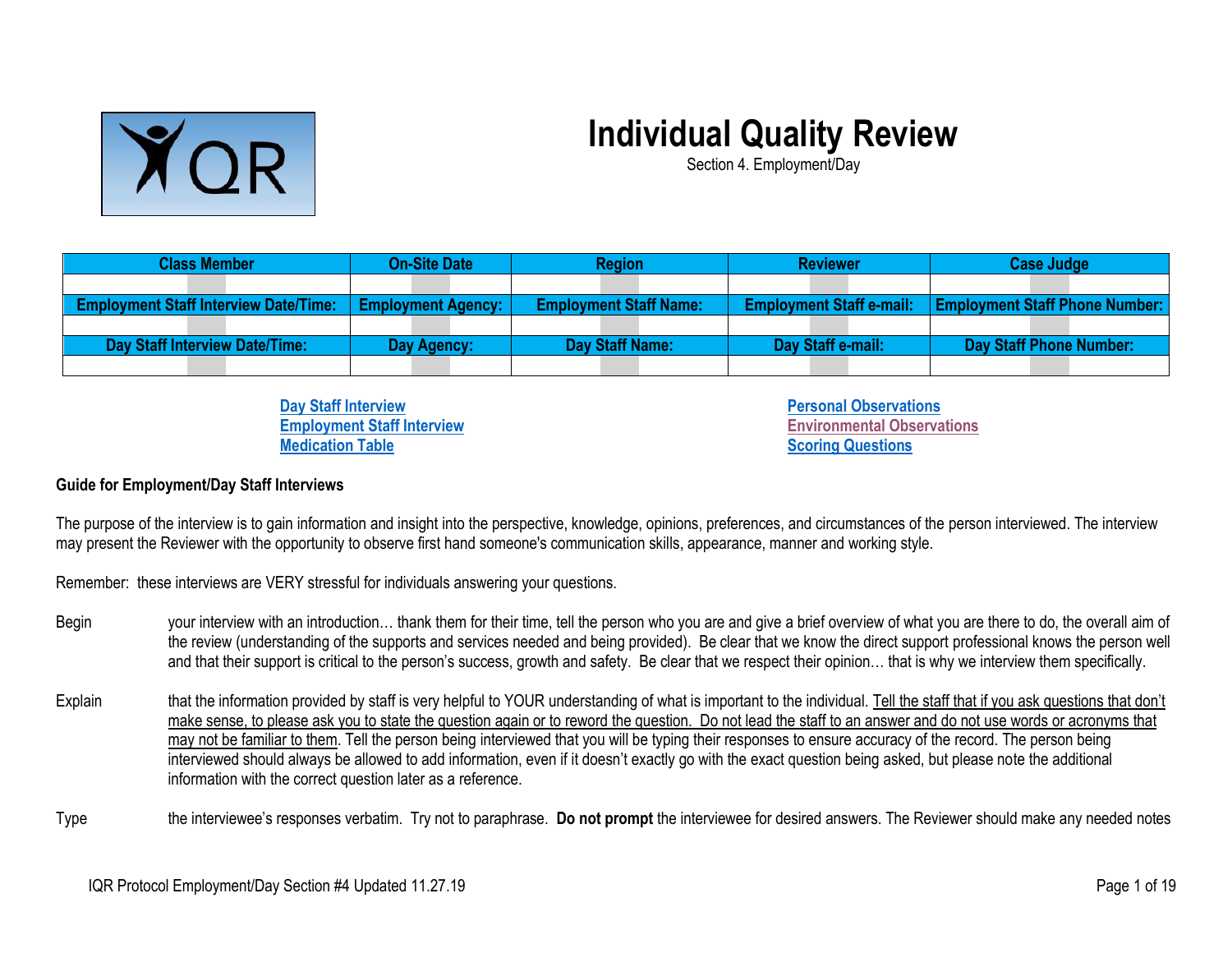at a level of detail and reference that permits the Reviewer to put the information in the context necessary to be useful in supporting the Reviewer's judgments and descriptions.

- New Staff If the direct support professional is very new (30 days or less), his or her supervisor may sit in, but the staff should answer questions first. Make clear that you want the direct support professional to answer first and if the supervisor has anything to add at the end of the interview they are welcome to do so. You must record the responses from the direct support professional separate from the responses of the supervisor. It is fine to use initials, but we must know who said what.
- DO NOT Even if asked directly, **do not** tell the person interviewed that anything is or is not "all right," "okay with me," does or does not "comply" with any regulation, law or requirement, or any other indication of approval or disapproval. Even if asked directly, **do not** provide technical assistance or "recommendations" to resolve or improve issues.
- Change in who is being interviewed: If the direct support professional who knows the person you are reviewing best is not available/allowed to participate in this interview find out why and note the reason and who is giving you this information. Make these notations in your protocol under the appropriate interview. Notify the agency that you will record the answers provided but they may not be counted and the entire interview may be scored a "0". Consult with your Case Judge and Community Monitor prior to completing your protocol.
- Names During the interview, whenever the protocol uses the term "(Name)" the Reviewer should use the person's name when speaking, for example, "Ms. Smith," or "Mr. Jones."
- Emergencies Remember that the direct support professional may have to respond to an emergency or crisis situation during the interview. If this happens, the Reviewer should terminate the interview immediately and establish a time to reschedule or resume the interview. Do not continue to engage the person in conversation.

At the End At the end of the interview, thank the person for his/her time, information and cooperation.

Based on your review of the records, what should be present in this environment? (e.g., adaptive equipment/assistive technology, specific responses to behavior, specific supports during eating, etc.) If the information you require is found to your satisfaction, check the box next to the item you've listed. If not, leave it blank, highlight it and use it as a reference when scoring and/or writing up your summary. Use this space to identify missing information, use it to verify that recommendations have been followed, use it to ask about or observe needed equipment/devices, etc.

| Item to Verify or Request | Completed? (Y/N) |
|---------------------------|------------------|
|                           |                  |
|                           |                  |
|                           |                  |
|                           |                  |
|                           |                  |
|                           |                  |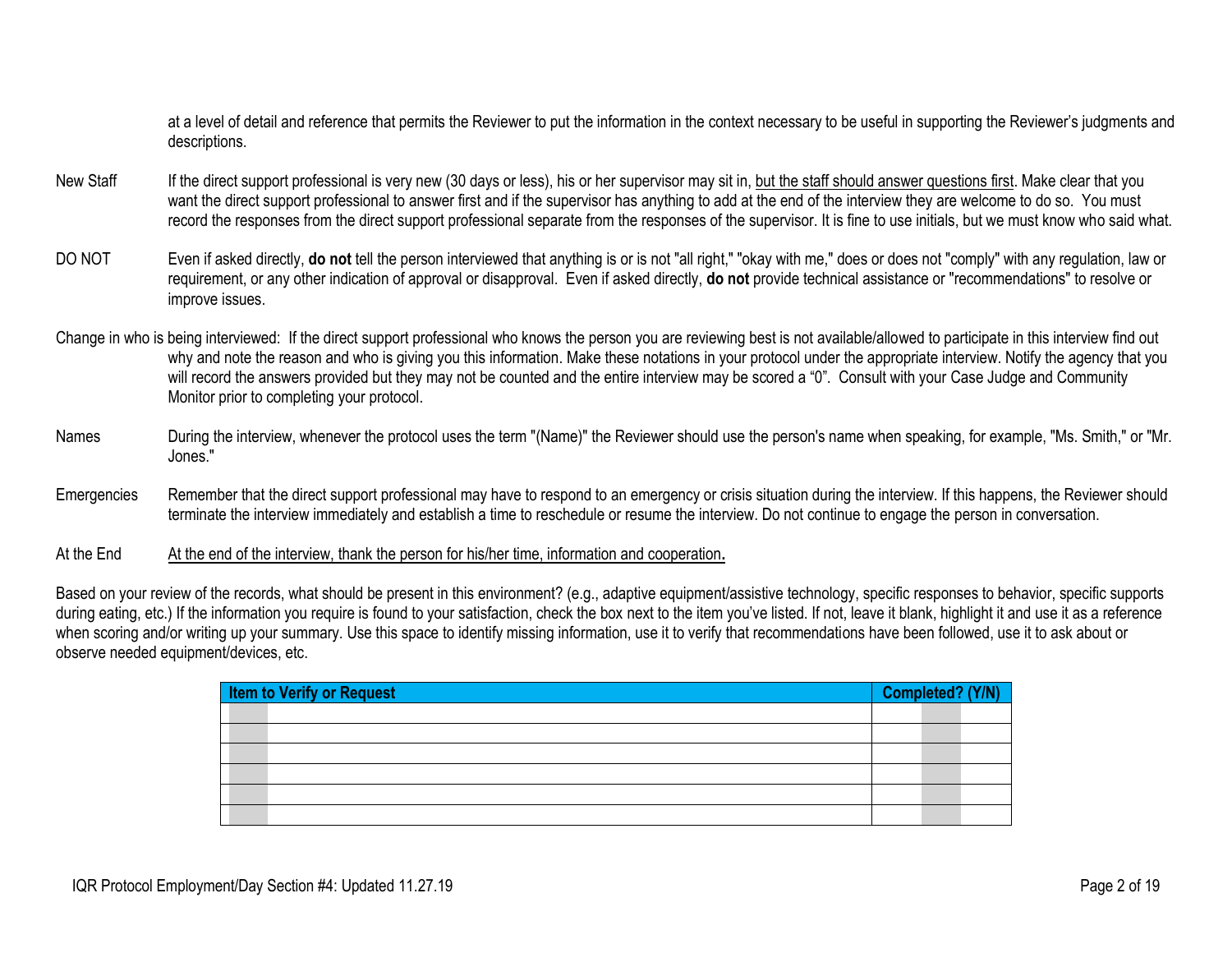<span id="page-2-0"></span>

|                           | <b>DAY STAFF INTERVIEW</b>                                                                                                                                                                                                                                                                                                                                                                                                                                                                                                                                                                                                            |
|---------------------------|---------------------------------------------------------------------------------------------------------------------------------------------------------------------------------------------------------------------------------------------------------------------------------------------------------------------------------------------------------------------------------------------------------------------------------------------------------------------------------------------------------------------------------------------------------------------------------------------------------------------------------------|
| $\overline{1}$ .          | Tell me about (Name):<br>Note: The interviewee may ask, well what do you want to know? The reviewer can respond by saying: "I've never met (Name) or don't know him/her well - so please<br>tell me about her/him".                                                                                                                                                                                                                                                                                                                                                                                                                   |
| 1A.                       |                                                                                                                                                                                                                                                                                                                                                                                                                                                                                                                                                                                                                                       |
| 2.                        | What are (Name's):<br>Strengths?<br>a.<br>Preferences?<br>$\mathsf{b}$ .                                                                                                                                                                                                                                                                                                                                                                                                                                                                                                                                                              |
| 2A.                       |                                                                                                                                                                                                                                                                                                                                                                                                                                                                                                                                                                                                                                       |
| $\frac{3}{3}$             | How long have you worked with (Name)? (Try to get year the person started)                                                                                                                                                                                                                                                                                                                                                                                                                                                                                                                                                            |
|                           |                                                                                                                                                                                                                                                                                                                                                                                                                                                                                                                                                                                                                                       |
| 4.                        | Walk me through (Name's) day; what is a "typical" day for (Name)  times what he/she is doing? .<br>Note: If the interviewee states them, record the time the person begins his/her day, what he/she does and for approximately how long, then what the person does<br>next Note the total number of hours per day the person is engaged in identified activities.                                                                                                                                                                                                                                                                     |
| 4A.                       |                                                                                                                                                                                                                                                                                                                                                                                                                                                                                                                                                                                                                                       |
| 5.                        | Did you participate in the development of (Name's) ISP?<br>If Yes, then ask: How did you participate? What did you do?<br>If No, then ask: Did information about (Name) get from you to the Team and information from the meeting get back to you? If so, how?                                                                                                                                                                                                                                                                                                                                                                        |
| 5A.                       |                                                                                                                                                                                                                                                                                                                                                                                                                                                                                                                                                                                                                                       |
| 6.                        | Have you received training on implementing (Name's) ISP? If Yes, when and what did you learn?                                                                                                                                                                                                                                                                                                                                                                                                                                                                                                                                         |
| 6A.                       |                                                                                                                                                                                                                                                                                                                                                                                                                                                                                                                                                                                                                                       |
| 7.                        | Does (Name) have Written Direct Support Instructions (WDSI's) that apply to his/her ISP Outcomes and Action Steps? If so, Have you received training on<br>implementing WDSI's? If Yes, what did you learn; what are you to do?                                                                                                                                                                                                                                                                                                                                                                                                       |
| 7A.                       |                                                                                                                                                                                                                                                                                                                                                                                                                                                                                                                                                                                                                                       |
| $\overline{\mathbf{8}}$ . | Does the IDT meet when major events occur in (Name's) life? If Yes, what happened and when did this occur?                                                                                                                                                                                                                                                                                                                                                                                                                                                                                                                            |
| 8A.                       |                                                                                                                                                                                                                                                                                                                                                                                                                                                                                                                                                                                                                                       |
| 9.                        | How does the team integrate (Name's) culture, traditions, and values into the ISP and (Name's) everyday life?<br>Note: List specific measurable indicators, then look for verification in the notes and program records or other interviews. This question usually needs to be repeated, and<br>needs to be taken slowly, with spacing between the words: culture—and tradition—and— values. You can explain that when thinking about culture we mean things like<br>ethnic and or lifestyle preferences; values can include religion or family and tradition can mean things like customs passed down from generation to generation. |
| 9A.                       |                                                                                                                                                                                                                                                                                                                                                                                                                                                                                                                                                                                                                                       |
| 10.                       | What Action Steps is (Name) working on right now?                                                                                                                                                                                                                                                                                                                                                                                                                                                                                                                                                                                     |
|                           | a. What are your responsibilities in implementing (Name's) Action Steps?                                                                                                                                                                                                                                                                                                                                                                                                                                                                                                                                                              |
|                           | b. How much time does (Name) spend working on activities related to his/her Action Steps/Outcomes? How often?                                                                                                                                                                                                                                                                                                                                                                                                                                                                                                                         |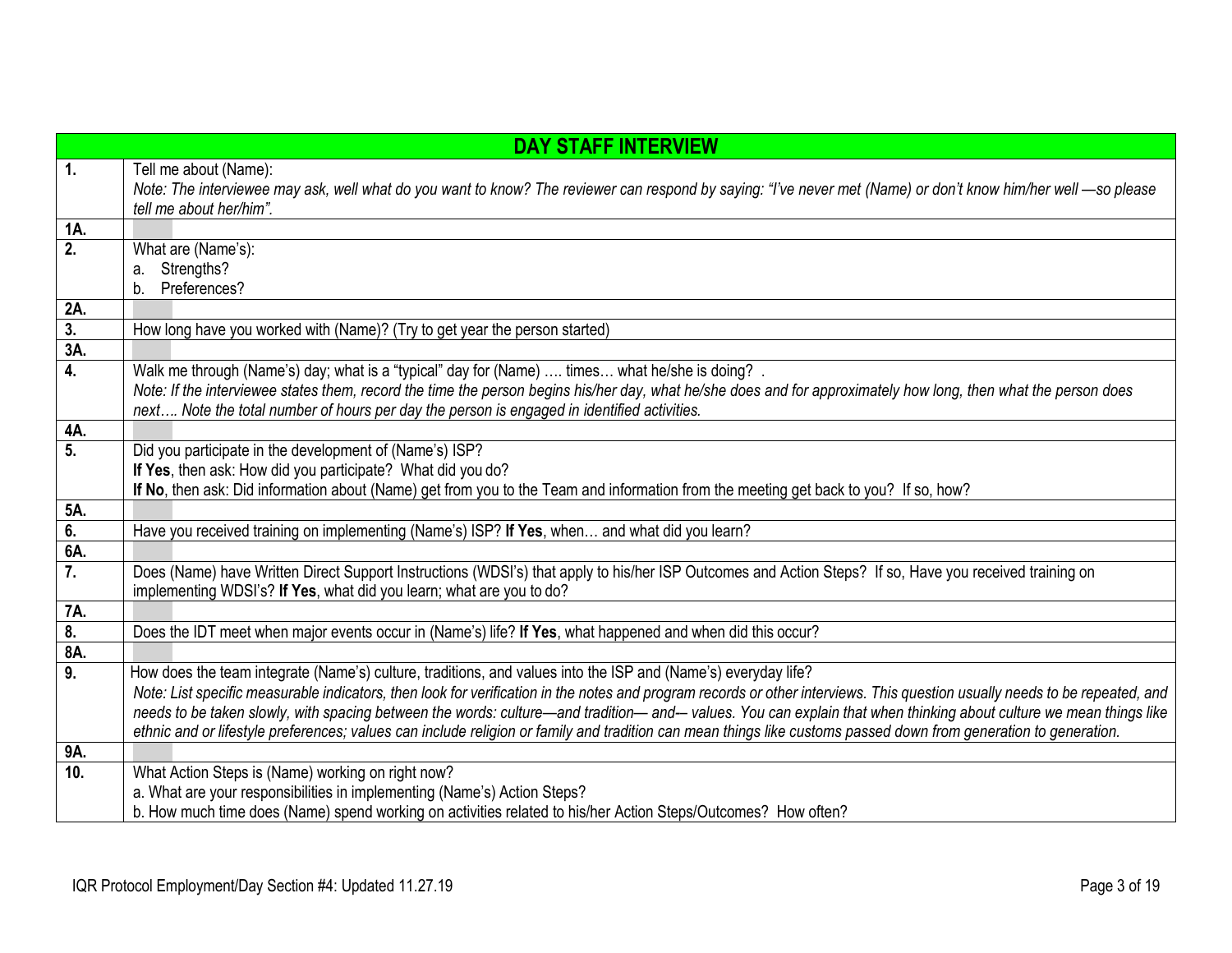|                   |                                                                                                                                                                                                                                                                                                                                                                                                              |  |                                                                                        | <b>DAY STAFF INTERVIEW</b>                                                                                                                                                                                                                                                                          |                                                                                                                 |
|-------------------|--------------------------------------------------------------------------------------------------------------------------------------------------------------------------------------------------------------------------------------------------------------------------------------------------------------------------------------------------------------------------------------------------------------|--|----------------------------------------------------------------------------------------|-----------------------------------------------------------------------------------------------------------------------------------------------------------------------------------------------------------------------------------------------------------------------------------------------------|-----------------------------------------------------------------------------------------------------------------|
| 10A.              |                                                                                                                                                                                                                                                                                                                                                                                                              |  |                                                                                        |                                                                                                                                                                                                                                                                                                     |                                                                                                                 |
| $\overline{11}$ . | What is (Name's) current status in terms of meeting and completing Outcomes and Actions Steps? Has s/he made progress or experienced regression in the following<br>areas in the last year? If there is progress, describe it. If there has been no progress, explain why not for each area. If there is regression in any area, describe what<br>actions have been taken by the IDT in each regressed area. |  |                                                                                        |                                                                                                                                                                                                                                                                                                     |                                                                                                                 |
| 11A.              | <b>Life Area</b>                                                                                                                                                                                                                                                                                                                                                                                             |  | If there has been progress, identify it.                                               | If there has been no progress, explain why not                                                                                                                                                                                                                                                      | If there has been regression, describe<br>what actions have been taken by the IDT to<br>address the regression. |
|                   | Live                                                                                                                                                                                                                                                                                                                                                                                                         |  |                                                                                        |                                                                                                                                                                                                                                                                                                     |                                                                                                                 |
|                   | Work/Learn                                                                                                                                                                                                                                                                                                                                                                                                   |  |                                                                                        |                                                                                                                                                                                                                                                                                                     |                                                                                                                 |
|                   | <b>Fun/Relationships</b>                                                                                                                                                                                                                                                                                                                                                                                     |  |                                                                                        |                                                                                                                                                                                                                                                                                                     |                                                                                                                 |
|                   | <b>Health</b>                                                                                                                                                                                                                                                                                                                                                                                                |  |                                                                                        |                                                                                                                                                                                                                                                                                                     |                                                                                                                 |
|                   | <b>Other</b>                                                                                                                                                                                                                                                                                                                                                                                                 |  |                                                                                        |                                                                                                                                                                                                                                                                                                     |                                                                                                                 |
| 12.               |                                                                                                                                                                                                                                                                                                                                                                                                              |  |                                                                                        | Have there been situations in which the team failed to reach a consensus on (Name's) day program or other service and support needs?                                                                                                                                                                |                                                                                                                 |
|                   |                                                                                                                                                                                                                                                                                                                                                                                                              |  | If Yes, what was the disagreement(s) and how were they resolved?                       |                                                                                                                                                                                                                                                                                                     |                                                                                                                 |
| 12A.              |                                                                                                                                                                                                                                                                                                                                                                                                              |  |                                                                                        |                                                                                                                                                                                                                                                                                                     |                                                                                                                 |
| 13.               |                                                                                                                                                                                                                                                                                                                                                                                                              |  |                                                                                        | How responsive is (Name's) case manager? Can you give me an example? What do you see as her/his role or job?                                                                                                                                                                                        |                                                                                                                 |
| 13A.              |                                                                                                                                                                                                                                                                                                                                                                                                              |  |                                                                                        |                                                                                                                                                                                                                                                                                                     |                                                                                                                 |
| 14.               | Do you know (Name's) guardian? To what extent (how often) is the guardian involved in this person's life? Is (Name's) guardian involved with decision making<br>regarding his/her day services?                                                                                                                                                                                                              |  |                                                                                        |                                                                                                                                                                                                                                                                                                     |                                                                                                                 |
| 14A.              |                                                                                                                                                                                                                                                                                                                                                                                                              |  |                                                                                        |                                                                                                                                                                                                                                                                                                     |                                                                                                                 |
| 15.               | Has (Name) or the guardian ever objected to or requested services other than what you provide?<br>If Yes, When? What was objected to or requested? What happened?                                                                                                                                                                                                                                            |  |                                                                                        |                                                                                                                                                                                                                                                                                                     |                                                                                                                 |
| 15A.              |                                                                                                                                                                                                                                                                                                                                                                                                              |  |                                                                                        |                                                                                                                                                                                                                                                                                                     |                                                                                                                 |
| 16.               |                                                                                                                                                                                                                                                                                                                                                                                                              |  |                                                                                        | Does (Name) have any advanced medical directives, or any end-of-life directions? If so, what are the instructions?                                                                                                                                                                                  |                                                                                                                 |
| 16A.              |                                                                                                                                                                                                                                                                                                                                                                                                              |  |                                                                                        |                                                                                                                                                                                                                                                                                                     |                                                                                                                 |
| 17.               |                                                                                                                                                                                                                                                                                                                                                                                                              |  | Have you received any training specific to reporting abuse, neglect, and exploitation? |                                                                                                                                                                                                                                                                                                     |                                                                                                                 |
| 17A.              |                                                                                                                                                                                                                                                                                                                                                                                                              |  |                                                                                        |                                                                                                                                                                                                                                                                                                     |                                                                                                                 |
| 18.               |                                                                                                                                                                                                                                                                                                                                                                                                              |  | To whom do you report if you suspect abuse, neglect or exploitation?                   |                                                                                                                                                                                                                                                                                                     |                                                                                                                 |
| 18A.              |                                                                                                                                                                                                                                                                                                                                                                                                              |  |                                                                                        |                                                                                                                                                                                                                                                                                                     |                                                                                                                 |
| 19.               |                                                                                                                                                                                                                                                                                                                                                                                                              |  |                                                                                        | What other types of training would be beneficial to you or do you think you would like to have?                                                                                                                                                                                                     |                                                                                                                 |
| 19A.              |                                                                                                                                                                                                                                                                                                                                                                                                              |  |                                                                                        |                                                                                                                                                                                                                                                                                                     |                                                                                                                 |
| $\overline{20}$ . |                                                                                                                                                                                                                                                                                                                                                                                                              |  |                                                                                        | What barriers [obstacles] do you encounter in working with or planning for (Name)? Has the team addressed these barriers?<br>Note: Often the interviewee will ask for clarification. The reviewer can respond with: 'Has the (Name) wanted to do something but others said NO or it got put off for |                                                                                                                 |
|                   |                                                                                                                                                                                                                                                                                                                                                                                                              |  |                                                                                        | whatever reason?' If the person you are interviewing gives an example, ask if the issue got resolved.                                                                                                                                                                                               |                                                                                                                 |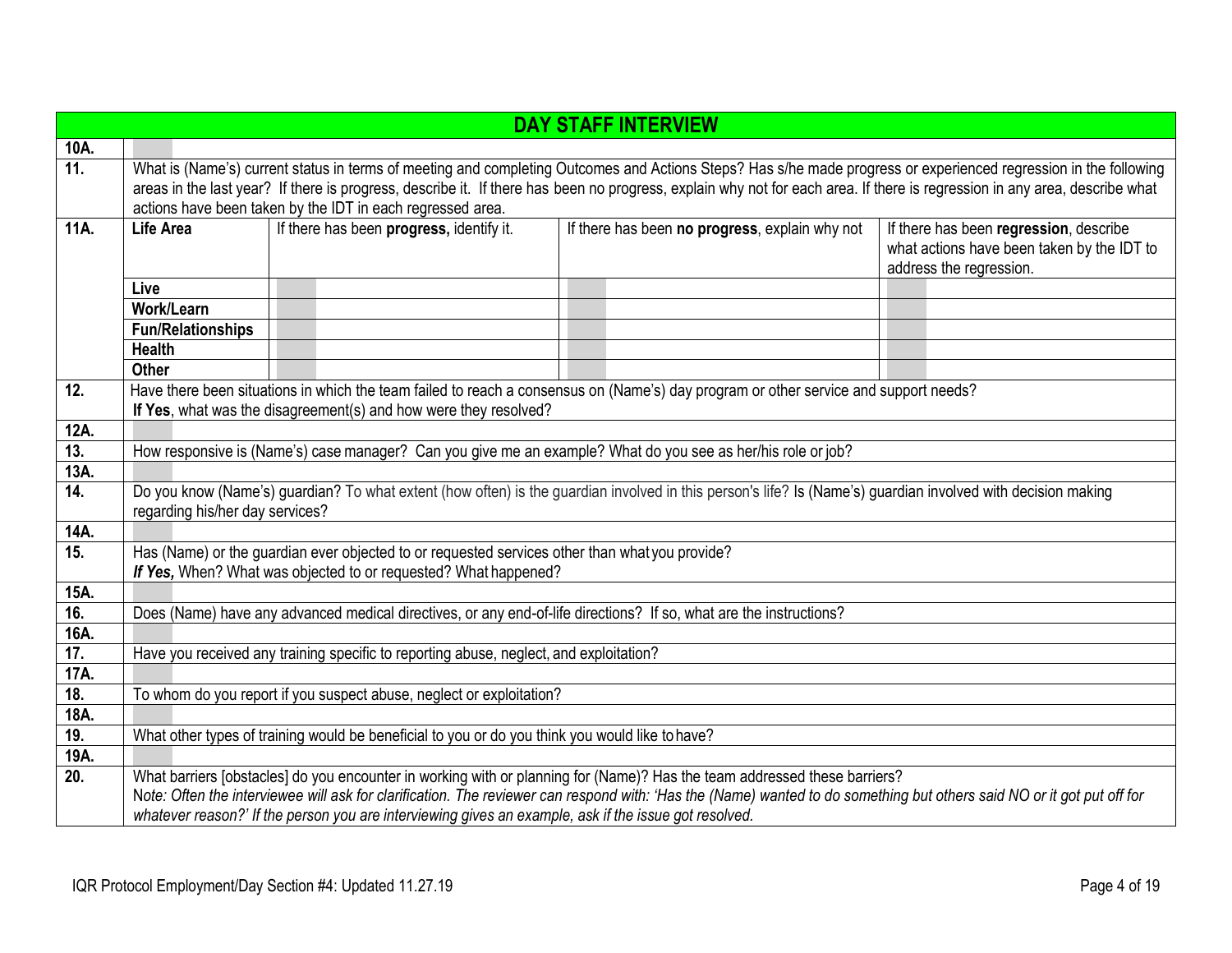|                   | <b>DAY STAFF INTERVIEW</b>                                                                                                                                              |
|-------------------|-------------------------------------------------------------------------------------------------------------------------------------------------------------------------|
| 20A.              |                                                                                                                                                                         |
| $\overline{21}$ . | What, if any, change in behavior has occurred during the past year? How is (Name) doing in terms of behavior?                                                           |
|                   | Note: If there has been a change, find out what the change is and when and why (if they know) it occurred.                                                              |
| 21A.              |                                                                                                                                                                         |
| 22.               | What, if any, change in overall activity levels has occurred during the past year? [Is (Name) more/less active than usual or more/less independent than usual? Note: If |
|                   | there has been a change, find out what the change is and when or why (if they know) it occurred.                                                                        |
| 22A.              |                                                                                                                                                                         |
| $\overline{23}$ . | If regression is reported, then ask: Was (Name) evaluated to assess for underlying reasons (health, environmental, relationships, etc.) for the change(s)? If Yes,      |
|                   | Who conducted the evaluation? What was the outcome?                                                                                                                     |
| 23A.              |                                                                                                                                                                         |
| 24.               | What kinds of medical issues does (Name) have, including diagnoses?                                                                                                     |
|                   | Note: If you are given a list of diagnoses, ask what each means for (Name) and how they impact on their day situation.                                                  |
| 24A.              |                                                                                                                                                                         |
| 25.               | Has the IDT discussed (Name's) health-related issues? What did they do and how did they address these health issues?                                                    |
|                   | Note: They may have discussed health issues at the last Annual ISP meeting. If so, the ISP and/or meeting minutes need to reflect such, ask about any discrepancies.    |
| 25A.              |                                                                                                                                                                         |
| 26.               | Does (Name) have any Health Care Plans (HCPs)? If Yes, What do these plans specifically address? If No, Does s/he need one? Please explain.                             |
| 26A.              |                                                                                                                                                                         |
| 27.               | Does (Name) have medical emergency response plan(s) (MERPs)? If yes, What do these plans specifically address? If No, Does s/he need one? Please explain.               |
| 27A.              | Have you had to implement the medical emergency response plan? If yes, please describe.                                                                                 |
| 28.               |                                                                                                                                                                         |
|                   | Has (Name) been taken to the emergency room or urgent care during the past year? If yes, when and why? What were the discharge instructions?                            |
| 28A.              |                                                                                                                                                                         |
| 29.               | Was (Name) admitted into the hospital in the past year? If yes, when and why? What were the discharge instructions? Was there a team meeting to discuss the             |
|                   | admission and/or aftercare?                                                                                                                                             |
| 29A.              |                                                                                                                                                                         |
| 30.               | Do you know if any medication that (Name) takes has side effects that you should be aware of?                                                                           |
|                   | Note: Staff can either describe or get a list of the side effects and show you. Some may do both.                                                                       |
| 30A.              |                                                                                                                                                                         |
| 31.               | If (Name) experiences pain, how does he/she communicate that? What is done and to whom do you communicate?                                                              |
| 31A.              |                                                                                                                                                                         |
| 32.               | Does (Name) have a Positive Behavioral Support Plan (PBSP) in place? If yes, what are the behavioral issues in the PBSP? What are some of the strategies or             |
|                   | interventions that are recommended in the PBSP? Have you had to implement any interventions? Do they meet his/her needs?                                                |
|                   |                                                                                                                                                                         |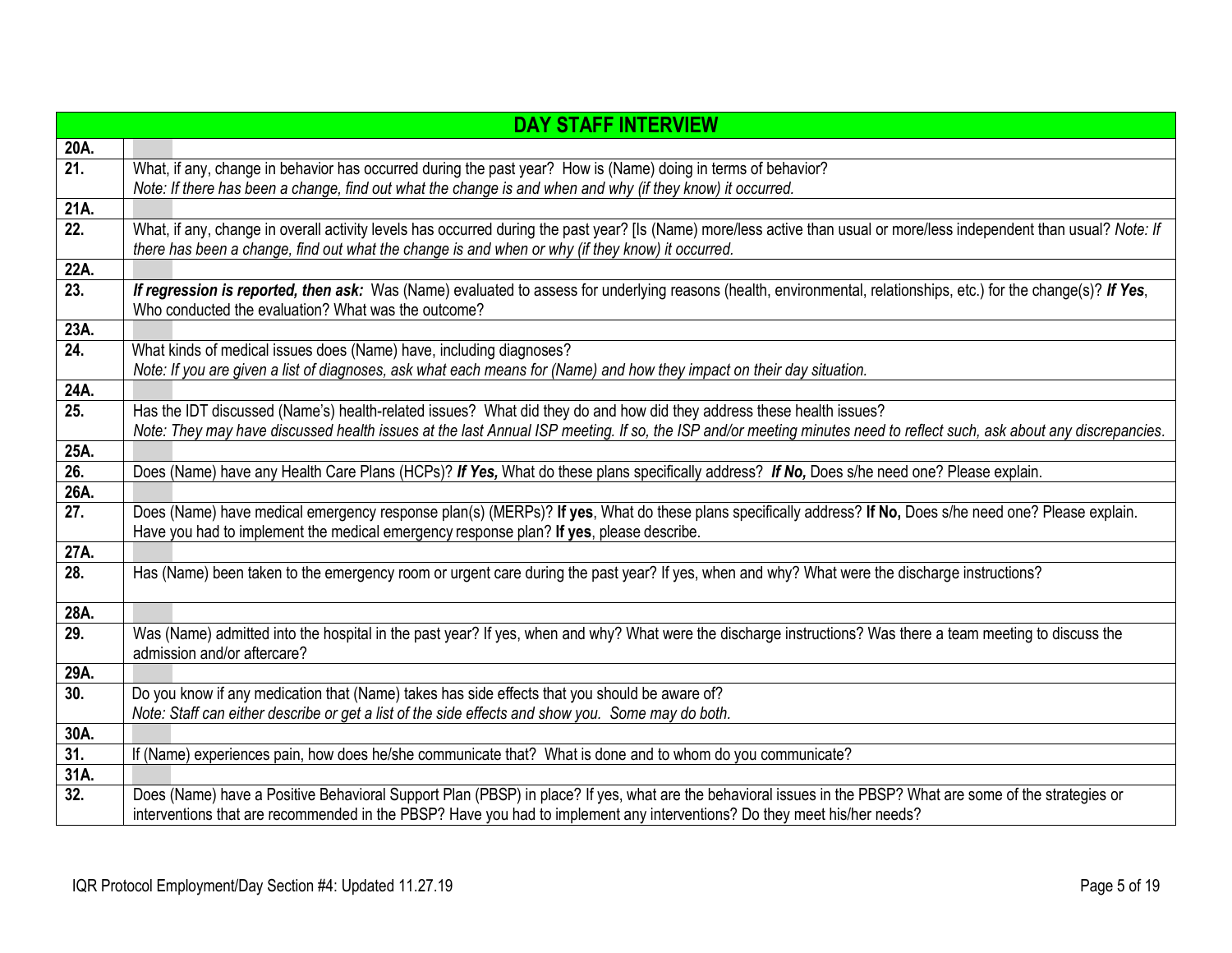|                   | <b>DAY STAFF INTERVIEW</b>                                                                                                                                                    |
|-------------------|-------------------------------------------------------------------------------------------------------------------------------------------------------------------------------|
| 32A.              |                                                                                                                                                                               |
| 33.               | Does (Name) have a Behavioral Crisis Intervention Plan (BCIP) in place? If yes, what are the behavioral issues in the BCIP? What are some of the strategies or                |
|                   | interventions that are recommended in the BCIP? Do they meet his/her needs?                                                                                                   |
| 33A.              |                                                                                                                                                                               |
| $\overline{34}$ . | For persons using wheelchairs or with limitations to movement and mobility, verify with the interviewee that the person has mobility issues. If so, ask the staff             |
|                   | person:                                                                                                                                                                       |
|                   | What equipment does (Name) need?<br>a.                                                                                                                                        |
|                   | Is this equipment available and used here? If Yes, ask to see it and be sure it's working. If No, list what is not, and ask: Why isn't it here? Why isn't it used here?<br>b. |
|                   | Describe what procedures you use for specific care related to mobility.<br>C.                                                                                                 |
|                   | Did you receive training specific on how to best help (Name) with his/her specific mobility and positioning issues? Who trained you? (Name/Title)<br>d.                       |
| 34A.              |                                                                                                                                                                               |
| 35.               | For persons who have seizure disorders, verify with the interviewee that the person has a seizure diagnosis or a history of seizures. If so, ask the staff person:            |
|                   | Describe what procedures you use for specific care related to seizure management.<br>a.                                                                                       |
|                   | Did you receive training on what to do if (Name) has a seizure? If Yes, tell me what you do.<br>b.                                                                            |
|                   | Note: this may be answered within the questions above.                                                                                                                        |
| 35A.              |                                                                                                                                                                               |
| 36.               | For persons who have difficulty swallowing, managing liquids, etc., verify with the interviewee that the person has difficulty swallowing food and/or meds. If so,            |
|                   | ask the staff person: Describe what procedures you use for specific care related to eating, hydrating, and medication delivery.                                               |
|                   | Did you receive training on (Name's) CARMP specifically on how to assist (Name) with eating, hydrating, and medication delivery?<br>a.                                        |
|                   | What equipment does (Name) need?<br>b.                                                                                                                                        |
|                   | Is this equipment available and used here? If Yes, ask to see it, be sure it's working. If No, list what is not, and ask: Why isn't it here? Why isn't it used here?<br>C.    |
|                   | Have you been trained in and do you know how to use this equipment?<br>d.                                                                                                     |
| 36A.              |                                                                                                                                                                               |
| 37.               | Does (Name) require any additional devices or equipment you haven't already mentioned?                                                                                        |
|                   | a. If Yes, tell me what they need: (Note: List everything the Direct Support Staff identifies)                                                                                |
|                   | Is all the needed equipment available and used? If No, list what is not used and ask: Why isn't it here? Why isn't it used here?<br>b.                                        |
|                   | Have you been trained to use this equipment? If No, list what the staff has not been trained on and ask: Why haven't you been trained?<br>C.                                  |
| 37A.              |                                                                                                                                                                               |
| 38.               | During the past year (since you have been working with (Name) if the interviewee has been with the person less than a year) were there other services that (Name)             |
|                   | needed but did not receive?                                                                                                                                                   |
|                   | If Yes, what are they?<br>a.                                                                                                                                                  |
|                   | Do you know why the service(s) was not received by (Name)?<br>b.                                                                                                              |
|                   | Are there other services needed by (Name) now?<br>C.                                                                                                                          |
|                   | Do you know what actions, if any, are being taken and by whom to secure the needed services? If Yes, explain<br>d.                                                            |
| 38A.              |                                                                                                                                                                               |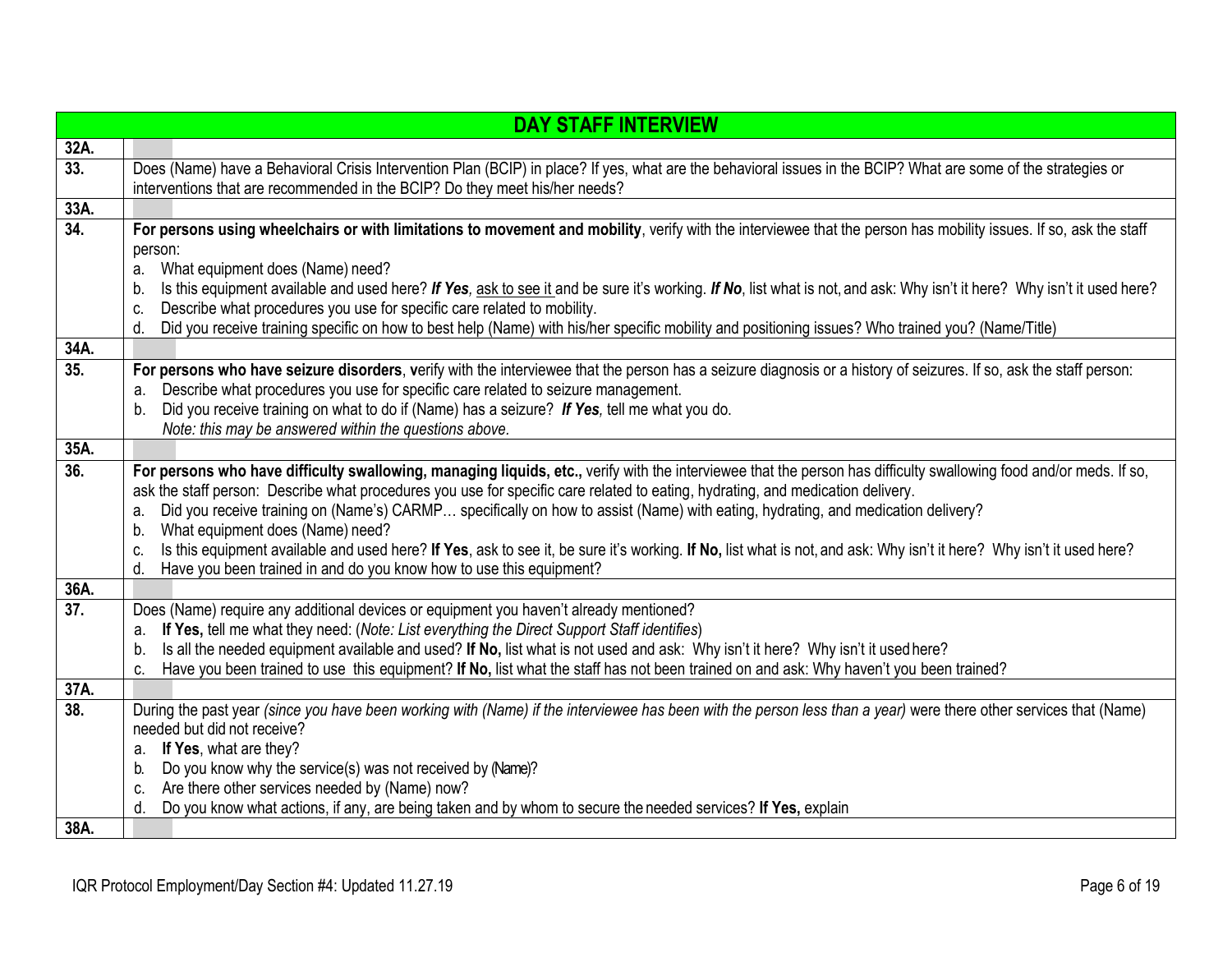|         | <b>DAY STAFF INTERVIEW</b>                                                                                                                                                                                                                                                                            |
|---------|-------------------------------------------------------------------------------------------------------------------------------------------------------------------------------------------------------------------------------------------------------------------------------------------------------|
| 39.     | Are resources (i.e., medical, personal money, transportation) available to meet (Name's) needs? If No, what is not available and what is being done to secure the<br>needed resources/services, if you know?                                                                                          |
| 39A.    |                                                                                                                                                                                                                                                                                                       |
| 40.     | Does your agency have any practices or policies that might restrict (Name's) ability to pursue adult relationships? If Yes, what do they say?                                                                                                                                                         |
| $40A$ . |                                                                                                                                                                                                                                                                                                       |
| 41.     | What opportunities does (Name) have for integration with non-disabled persons?                                                                                                                                                                                                                        |
| 41A.    |                                                                                                                                                                                                                                                                                                       |
| 42.     | Does (Name) volunteer in the community? How often? Is this an integrated opportunity?                                                                                                                                                                                                                 |
| 42A.    |                                                                                                                                                                                                                                                                                                       |
| 43.     | Is (Name) a member of a group or organization? With what groups? (List all identified) How often does s/he engage with each of these groups? Are they integrated?                                                                                                                                     |
| 43A.    |                                                                                                                                                                                                                                                                                                       |
| 44.     | Does (Name) have non-disabled, non-paid friends in his/her life? If so, who are they and how often does he/she get to be with and do things with these people (List by<br>person).                                                                                                                    |
| 44A.    |                                                                                                                                                                                                                                                                                                       |
| 45.     | What generic services does (Name) use? Generic meaning services available in the community that everyone uses (e.g., grocery store, library, stores). When he<br>goes to these places, is he with other people with I/DD? If not, how often does he go when he is NOT in a group of people with I/DD? |
| 45A.    |                                                                                                                                                                                                                                                                                                       |
| 46.     | Over the next year, what would you like to see (Name) doing?                                                                                                                                                                                                                                          |
| 46A.    |                                                                                                                                                                                                                                                                                                       |
| 47.     | What are your expectations for growth in terms of skill building for (Name)?                                                                                                                                                                                                                          |
| 47A.    |                                                                                                                                                                                                                                                                                                       |
| 48.     | Has (Name) identified what type of work or volunteer activities he/she would like to do?                                                                                                                                                                                                              |
| 48A.    |                                                                                                                                                                                                                                                                                                       |
| 49.     | Has (Name) been offered the opportunity to participate in work or job exploration activities including volunteer work and/or trial work opportunities?                                                                                                                                                |
|         | If yes, a. What are the opportunities, and what has been done?<br>b. Are these new experiences clearly documented in the ISP Work, Education and/or Volunteer History section?                                                                                                                        |
|         | If no, Is (Name) trying new discovery experiences in the community to determine interests, abilities, skills and needs?                                                                                                                                                                               |
|         | If No, Why not?                                                                                                                                                                                                                                                                                       |
| 49A.    |                                                                                                                                                                                                                                                                                                       |
| 50.     | If there are barriers to employment, has the Team addressed how to overcome those barriers to employment and integrating clinical information, assistive                                                                                                                                              |
|         | technology and therapy supports as necessary for the (Name) to be successful in employment?                                                                                                                                                                                                           |
| 50A.    |                                                                                                                                                                                                                                                                                                       |
| 51.     | Is (Name) Working?                                                                                                                                                                                                                                                                                    |
|         | a. If Yes, Where does (Name) work? Is this an integrated setting (i.e., not a provider agency, not with a group of other people with I/DD)                                                                                                                                                            |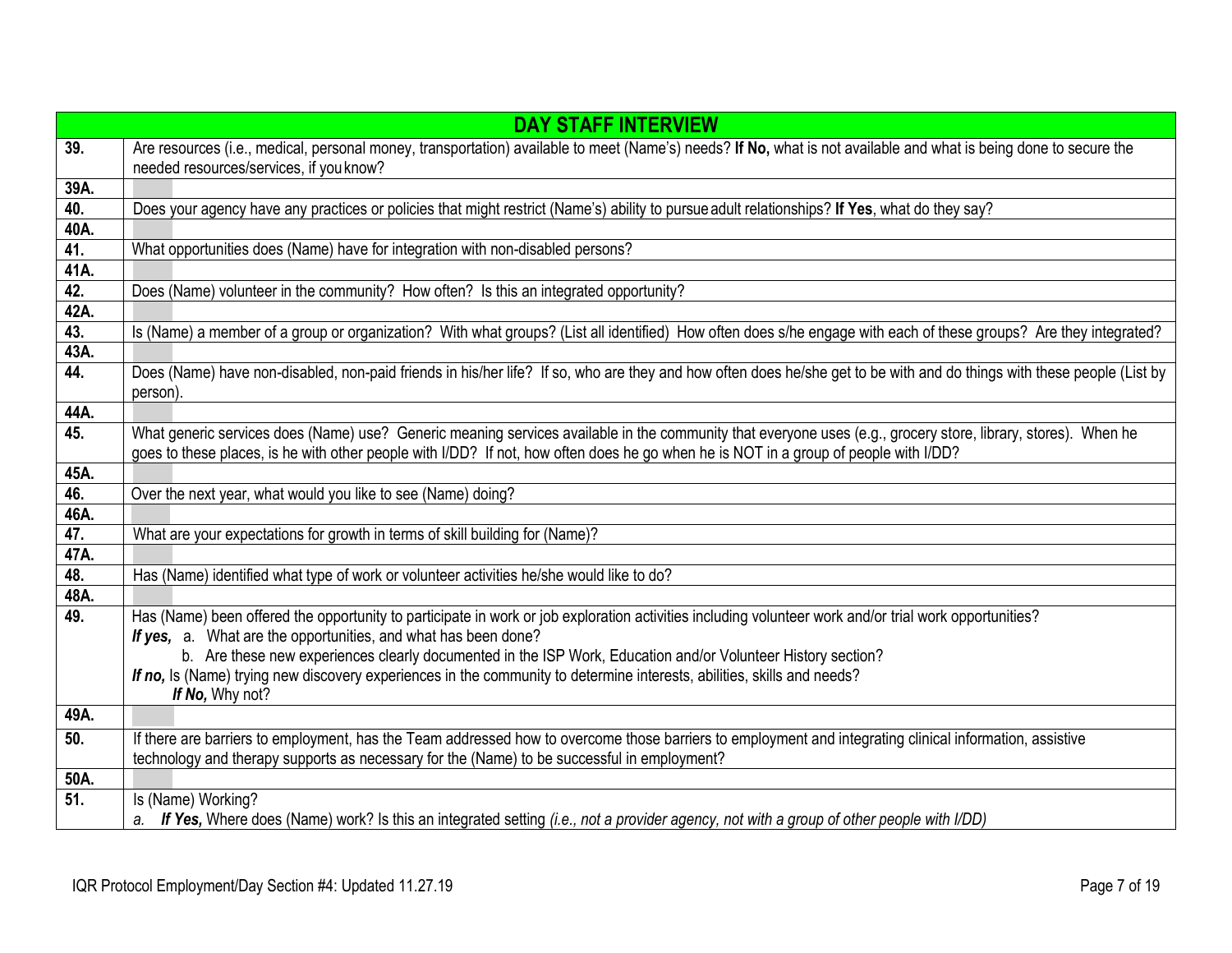|      |    | <b>DAY STAFF INTERVIEW</b>                                                   |
|------|----|------------------------------------------------------------------------------|
|      |    | b. If Yes, How many hours per week does (Name) work?                         |
|      | C. | If Yes, How does (Name) get to work?                                         |
| 51A. |    |                                                                              |
|      |    | Add your additional questions here add as many questions/rows as are needed. |
|      |    |                                                                              |
|      |    | Add your additional questions here add as many questions/rows as are needed. |
|      |    |                                                                              |

<span id="page-7-0"></span>

|     | <b>EMPLOYMENT STAFF INTERVIEW</b>                                                                                                                              |
|-----|----------------------------------------------------------------------------------------------------------------------------------------------------------------|
|     | N/A – This person does not have Employment staff to interview                                                                                                  |
|     | Tell me about (Name):                                                                                                                                          |
|     | Note: The interviewee may ask, well what do you want to know? The reviewer can respond by saying: "I've never met (Name) or don't know him/her well —so please |
|     | tell me about her/him".                                                                                                                                        |
| 1A. |                                                                                                                                                                |
| 2.  | What are (Name's):                                                                                                                                             |
|     | Strengths related to work?<br>a.                                                                                                                               |
|     | Preferences related to jobs?<br>b.                                                                                                                             |
| 2A. |                                                                                                                                                                |
| 3.  | How long have you worked with (Name)? (Try to get year the person started)                                                                                     |
| 3A. |                                                                                                                                                                |
| 4.  | Is (Name) Working?                                                                                                                                             |
|     | If Yes, Where does (Name) work?<br>a.                                                                                                                          |
|     | If Yes, Is this an integrated setting (i.e., not a provider agency, not with a group of other people with I/DD)<br>b.                                          |
|     | If Yes, How many hours per week does (Name) work?                                                                                                              |
|     | If Yes, How does (Name) get to work?<br>d.                                                                                                                     |
| 4A. |                                                                                                                                                                |
| 5.  | If (Name) is working, Does (Name) demonstrate that he/she likes their job?                                                                                     |
| 5A. |                                                                                                                                                                |
| 6.  | If (Name) is working, Does (Name) have a Career Development Plan?                                                                                              |
|     | Note: If Yes, and a copy has not been provided, request one.                                                                                                   |
| 6A. |                                                                                                                                                                |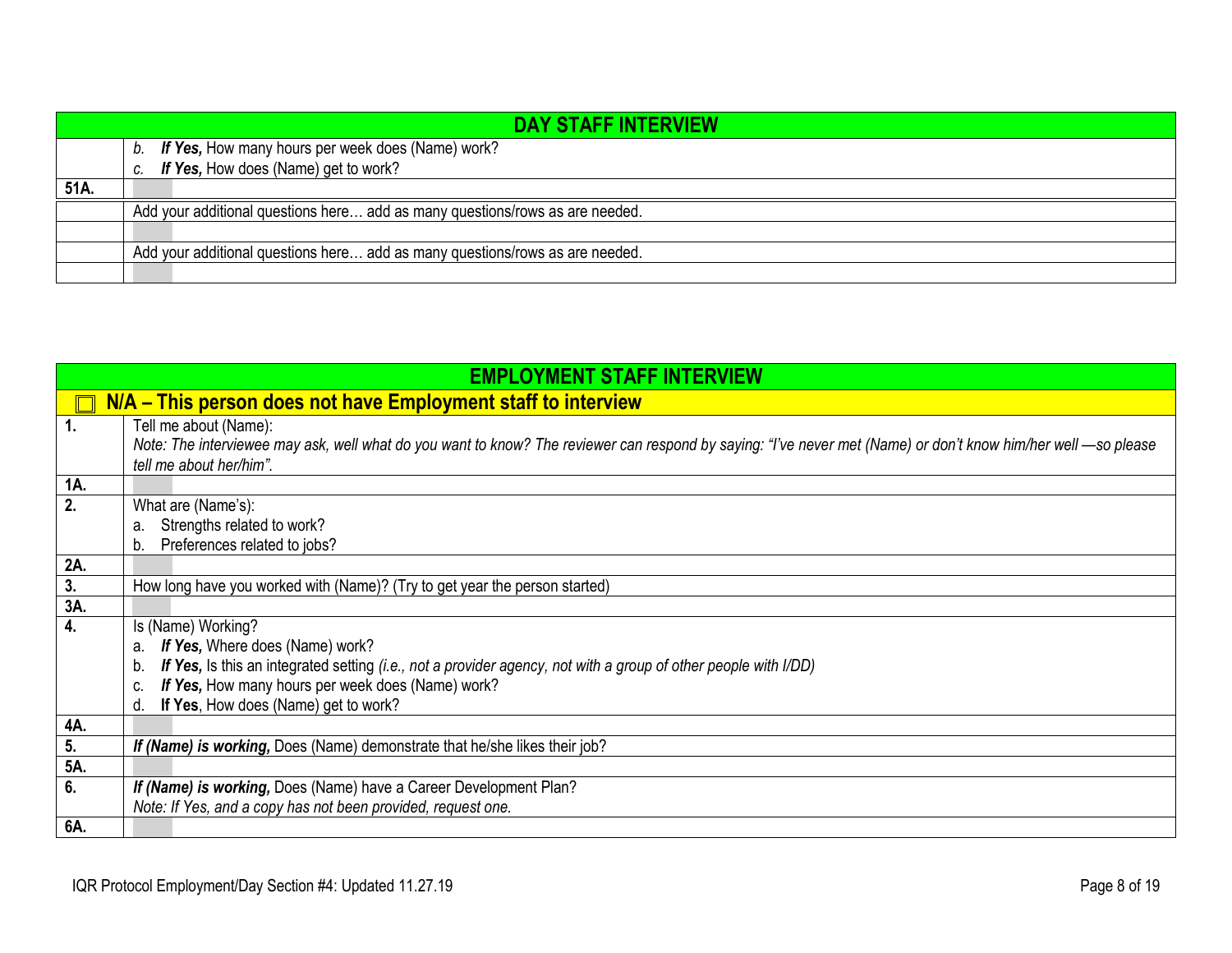|      |                                    |                                                                                                            | <b>EMPLOYMENT STAFF INTERVIEW</b>                                                                                                                                          |                                                                       |
|------|------------------------------------|------------------------------------------------------------------------------------------------------------|----------------------------------------------------------------------------------------------------------------------------------------------------------------------------|-----------------------------------------------------------------------|
| 7.   |                                    | If the person is working ask, Is (Name) involved in the DVR Outreach Project?                              |                                                                                                                                                                            |                                                                       |
|      |                                    |                                                                                                            | Note: Person is expected to be working in an integrated worksite (not provider agency, not with a group of other people with I/DD).                                        |                                                                       |
| 7A.  |                                    |                                                                                                            |                                                                                                                                                                            |                                                                       |
| 8.   |                                    | Walk me through (Name's) work day; what is a "typical" work day for (Name)  times what he/she is doing?    |                                                                                                                                                                            |                                                                       |
|      |                                    |                                                                                                            | Note: If the interviewee states them, record the time the person arrives/begins work, what he/she does at work and for approximately how long, then what the person        |                                                                       |
|      |                                    | does next . Note the total number of hours per day the person is engaged in work activities.               |                                                                                                                                                                            |                                                                       |
| 8A.  |                                    |                                                                                                            |                                                                                                                                                                            |                                                                       |
| 9.   |                                    |                                                                                                            | Have you received training on the how to support (Name) in his/her job so that he/she is successful? If Yes, when? If Yes, please describe this training.                  |                                                                       |
| 9A.  |                                    |                                                                                                            |                                                                                                                                                                            |                                                                       |
| 10.  |                                    | Did you participate in the development of (Name's) ISP?                                                    |                                                                                                                                                                            |                                                                       |
|      |                                    | If Yes, then ask: How did you participate? What did you do?                                                | If No, then ask: Did information about (Name) get from you to the Team and information from the meeting get back to you? If so, how?                                       |                                                                       |
| 10A. |                                    |                                                                                                            |                                                                                                                                                                            |                                                                       |
| 11.  |                                    | Have you received training on implementing (Name's) ISP? If Yes, when and what did you learn?              |                                                                                                                                                                            |                                                                       |
| 11A. |                                    |                                                                                                            |                                                                                                                                                                            |                                                                       |
| 12.  |                                    |                                                                                                            | Does (Name) have Written Direct Support Instructions (WDSI's) that apply to his/her work? If so, Have you received training on implementing WDSI's? If Yes, what           |                                                                       |
|      | did you learn; what are you to do? |                                                                                                            |                                                                                                                                                                            |                                                                       |
| 12A. |                                    |                                                                                                            |                                                                                                                                                                            |                                                                       |
| 13.  |                                    | Does the IDT meet when major events occur in (Name's) life? If Yes, what happened and when did this occur? |                                                                                                                                                                            |                                                                       |
| 13A. |                                    |                                                                                                            |                                                                                                                                                                            |                                                                       |
| 14.  |                                    | What work related Action Steps is (Name) working on right now?                                             |                                                                                                                                                                            |                                                                       |
|      |                                    | a. What are your responsibilities in implementing (Name's) Action Steps?                                   |                                                                                                                                                                            |                                                                       |
|      |                                    |                                                                                                            | b. How much time does (Name) spend working on activities related to his/her work related Action Steps/Outcomes? How often?                                                 |                                                                       |
| 14A. |                                    |                                                                                                            |                                                                                                                                                                            |                                                                       |
| 15.  |                                    |                                                                                                            | What is (Name's) current status in terms of meeting and completing Outcomes and Actions Steps? Has s/he made progress or experienced regression in the following           |                                                                       |
|      |                                    |                                                                                                            | areas in the last year? If there is progress, describe it. If there has been no progress, explain why not for each area. If there is regression in any area, describe what |                                                                       |
|      |                                    | actions have been taken by the IDT in each regressed area.                                                 |                                                                                                                                                                            |                                                                       |
| 15A. | <b>Life Area</b>                   | If there has been progress, identify it.                                                                   | If there has been no progress, explain why not                                                                                                                             | If there has been regression, describe                                |
|      |                                    |                                                                                                            |                                                                                                                                                                            | what actions have been taken by the IDT to<br>address the regression. |
|      | Work/Learn                         |                                                                                                            |                                                                                                                                                                            |                                                                       |
|      | <b>Health</b>                      |                                                                                                            |                                                                                                                                                                            |                                                                       |
|      | Other                              |                                                                                                            |                                                                                                                                                                            |                                                                       |
| 16.  |                                    |                                                                                                            | Have there been situations in which the team failed to reach a consensus on (Name's) employment or other service and support needs?                                        |                                                                       |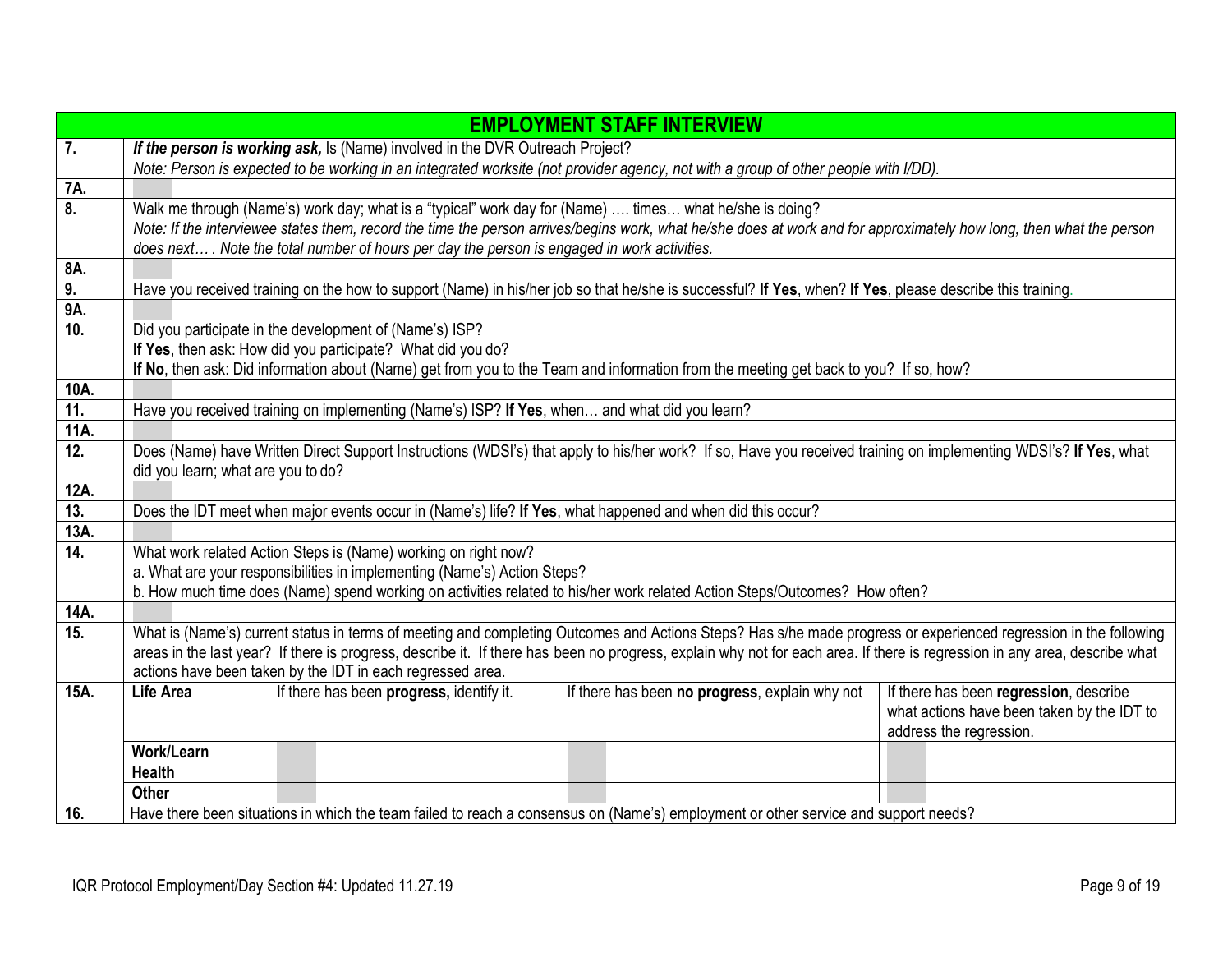|             | <b>EMPLOYMENT STAFF INTERVIEW</b>                                                                                                                                      |
|-------------|------------------------------------------------------------------------------------------------------------------------------------------------------------------------|
|             | If Yes, what was the disagreement(s) and how were they resolved?                                                                                                       |
| 16A.        |                                                                                                                                                                        |
| 17.         | How responsive is (Name's) case manager? Can you give me an example? What do you see as her/his role or job?                                                           |
| 17A.        |                                                                                                                                                                        |
| 18.         | Does (Name) have any advanced medical directives, or any end-of-life directions? If so, what are the instructions?                                                     |
| 18A.        |                                                                                                                                                                        |
| 19.         | Have you received any training specific to reporting abuse, neglect, and exploitation?                                                                                 |
| 19A.        |                                                                                                                                                                        |
| 20.         | To whom do you report if you suspect abuse, neglect or exploitation?                                                                                                   |
| 20A.        |                                                                                                                                                                        |
| 21.         | What other types of training would be beneficial to you or do you think you would like to have?                                                                        |
| 21A.        |                                                                                                                                                                        |
| 22.         | What barriers [obstacles] do you encounter in working with or planning for (Name)? Has the team addressed these barriers?                                              |
|             | Note: Often the interviewee will ask for clarification. The reviewer can respond with: 'Has (Name) wanted to do something but others said NO or it got put off for     |
|             | whatever reason?' If the person you are interviewing gives an example, ask if the issue got resolved.                                                                  |
| 22A.        |                                                                                                                                                                        |
| 23.         | What, if any, change in behavior has occurred during the past year? How is (Name) doing in terms of behavior?                                                          |
|             | Note: If there has been a change, find out what the change is and when and why (if they know) it occurred.                                                             |
| 23A.        |                                                                                                                                                                        |
| 24.         | What, if any, change in overall activity levels has occurred during the past year? Is (Name) more/less active than usual or more/less independent than usual? Note: If |
|             | there has been a change, find out what the change is and when or why (if they know) it occurred.                                                                       |
| 24A.        |                                                                                                                                                                        |
| 25.         | If regression is reported, then ask: Was (Name) evaluated to assess for underlying reasons (health, environmental, relationships, etc.) for the change(s)? If Yes,     |
|             | Who conducted the evaluation? What was the outcome?                                                                                                                    |
| 25A.<br>26. | What kinds of medical issues does (Name) have, including diagnoses?                                                                                                    |
|             | Note: If you are given a list of diagnoses, ask what each means for (Name) and how they impact on their employment situation.                                          |
| 26A.        |                                                                                                                                                                        |
| 27.         | Has the IDT discussed (Name's) health-related issues? What did they do and how did they address these health issues?                                                   |
|             | Note: They may have discussed health issues at the last Annual ISP meeting. If so, the ISP and/or meeting minutes need to reflect such, ask about any discrepancies.   |
| 27A.        |                                                                                                                                                                        |
| 28.         | Does (Name) have any Health Care Plans (HCPs)? If Yes, What do these plans specifically address? If No, Does s/he need one? Please explain.                            |
| 28A.        |                                                                                                                                                                        |
| 29.         | Does (Name) have medical emergency response plan(s) (MERPs)? If yes, What do these plans specifically address? If No, Does s/he need one? Please explain.              |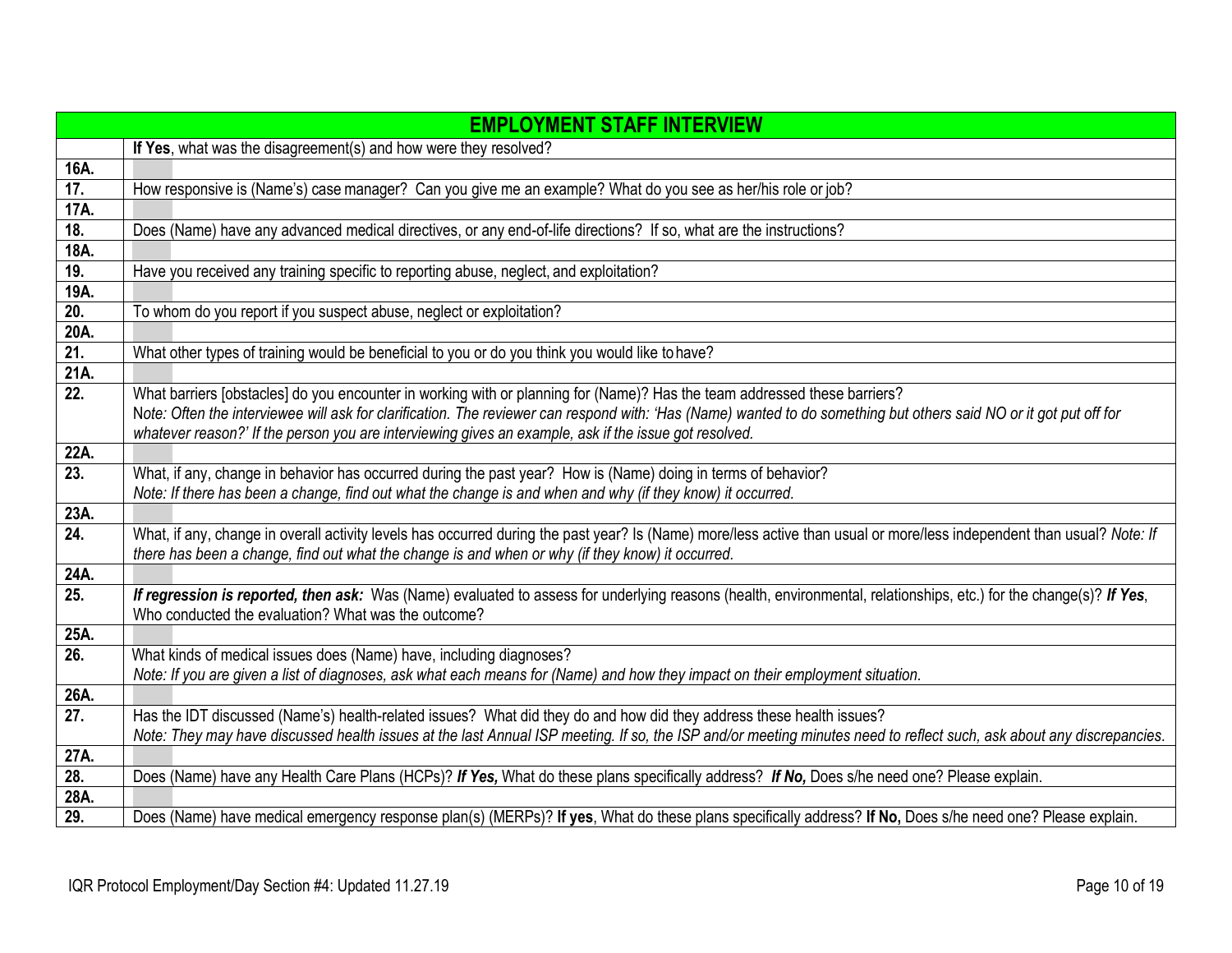|      | <b>EMPLOYMENT STAFF INTERVIEW</b>                                                                                                                                                                                                                        |
|------|----------------------------------------------------------------------------------------------------------------------------------------------------------------------------------------------------------------------------------------------------------|
|      | Have you had to implement the medical emergency response plan? If yes, please describe.                                                                                                                                                                  |
| 29A. |                                                                                                                                                                                                                                                          |
| 30.  | Has (Name) been taken to the emergency room or urgent care during the past year? If yes, when and why? What were the discharge instructions?                                                                                                             |
| 30A. |                                                                                                                                                                                                                                                          |
| 31.  | Was (Name) admitted into the hospital in the past year? If yes, when and why? What were the discharge instructions? Was there a team meeting to discuss the<br>admission and/or aftercare?                                                               |
| 31A. |                                                                                                                                                                                                                                                          |
| 32.  | Do you know if any medication that (Name) takes has side effects that you should be aware of?                                                                                                                                                            |
|      | Note: Staff can either describe or get a list of the side effects and show you. Some may do both.                                                                                                                                                        |
| 32A. |                                                                                                                                                                                                                                                          |
| 33.  | If (Name) experiences pain, how does he/she communicate that? What is done and to whom do you communicate?                                                                                                                                               |
| 33A. |                                                                                                                                                                                                                                                          |
| 34.  | Does (Name) have a Positive Behavioral Support Plan (PBSP) in place? If yes, what are the behavioral issues in the PBSP? What are some of the strategies or                                                                                              |
|      | interventions that are recommended in the PBSP? Have you had to implement any interventions? Do they meet his/her needs?                                                                                                                                 |
| 34A. |                                                                                                                                                                                                                                                          |
| 35.  | Does (Name) have a Behavioral Crisis Intervention Plan (BCIP) in place? If yes, what are the behavioral issues in the BCIP? What are some of the strategies or                                                                                           |
|      | interventions that are recommended in the BCIP? Do they meet his/her needs?                                                                                                                                                                              |
| 35A. |                                                                                                                                                                                                                                                          |
| 36.  | For persons using wheelchairs or with limitations to movement and mobility, verify with the interviewee that the person has mobility issues. If so, ask the staff                                                                                        |
|      | person:                                                                                                                                                                                                                                                  |
|      | What equipment does (Name) need?<br>a.                                                                                                                                                                                                                   |
|      | Is this equipment available and used here? If Yes, ask to see it and be sure it's working. If No, list what is not, and ask: Why isn't it here? Why isn't it used here?<br>b.<br>Describe what procedures you use for specific care related to mobility. |
|      | c.<br>Did you receive training specific on how to best help (Name) with his/her specific mobility and positioning issues? Who trained you? (Name/Title)<br>d.                                                                                            |
| 36A. |                                                                                                                                                                                                                                                          |
| 37.  | For persons who have seizure disorders, verify with the interviewee that the person has a seizure diagnosis or a history of seizures. If so, ask the staff person:                                                                                       |
|      | Describe what procedures you use for specific care related to seizure management.<br>a.                                                                                                                                                                  |
|      | Did you receive training on what to do if (Name) has a seizure? If Yes, tell me what you do.<br>b.                                                                                                                                                       |
|      | Note: this may be answered within the questions above.                                                                                                                                                                                                   |
| 37A. |                                                                                                                                                                                                                                                          |
| 38.  | For persons who have difficulty swallowing, managing liquids, etc., verify with the interviewee that the person has difficulty swallowing food and/or meds. If so,                                                                                       |
|      | ask the staff person: Describe what procedures you use for specific care related to eating, hydrating, and medication delivery?                                                                                                                          |
|      | Did you receive training on (Name's) CARMP, specifically on how to assist (Name) with eating, hydrating, and medication delivery?<br>a.                                                                                                                  |
|      | b. What equipment does (Name) need?                                                                                                                                                                                                                      |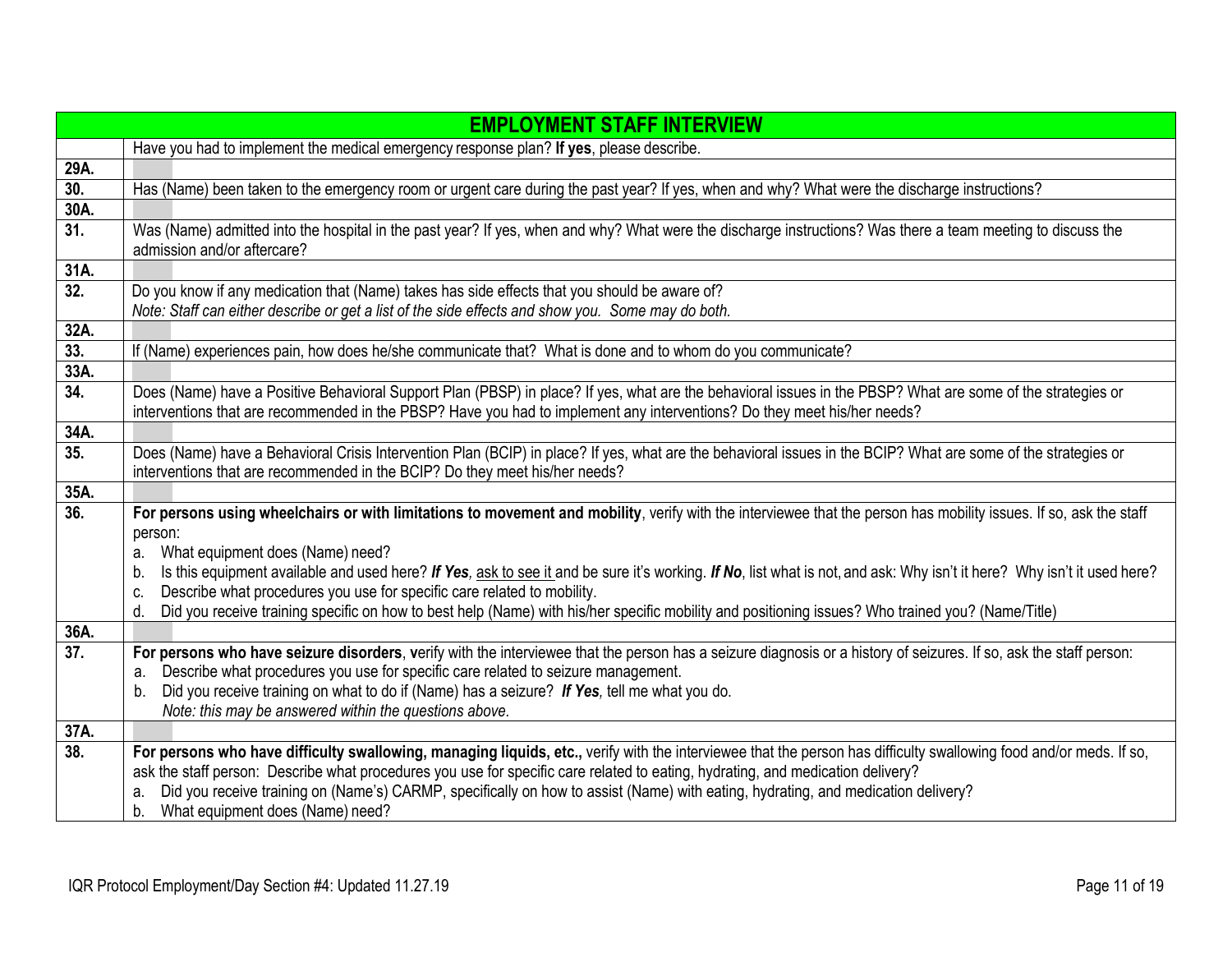|             | <b>EMPLOYMENT STAFF INTERVIEW</b>                                                                                                                                                                            |  |  |  |  |
|-------------|--------------------------------------------------------------------------------------------------------------------------------------------------------------------------------------------------------------|--|--|--|--|
|             | Is this equipment available and used here? If Yes, ask to see it, be sure it's working. If No, list what is not, and ask: Why isn't it here? Why isn't it used here?<br>C.                                   |  |  |  |  |
|             | d.<br>Have you been trained in and do you know how to use this equipment?                                                                                                                                    |  |  |  |  |
| 38A.        |                                                                                                                                                                                                              |  |  |  |  |
| 39.         | Does (Name) require any additional devices or equipment you haven't already mentioned?                                                                                                                       |  |  |  |  |
|             | If Yes, tell me what they need: (Note: List everything the Direct Support Staff identifies)<br>a.                                                                                                            |  |  |  |  |
|             | Is all the needed equipment available and used? If No, list what is not used and ask: Why isn't it here? Why isn't it used here?<br>b.                                                                       |  |  |  |  |
|             | Have you been trained to use this equipment? If No, list what the staff has not been trained on and ask: Why haven't you been trained?<br>C.                                                                 |  |  |  |  |
| 39A.        |                                                                                                                                                                                                              |  |  |  |  |
| 40.         | During the past year (since you have been working with (Name) if the interviewee has been with the person less than a year) were there other services that (Name)                                            |  |  |  |  |
|             | needed but did not receive?                                                                                                                                                                                  |  |  |  |  |
|             | If Yes, what are they?<br>a.                                                                                                                                                                                 |  |  |  |  |
|             | Do you know why the service(s) was not received by (Name)?<br>b.                                                                                                                                             |  |  |  |  |
|             | Are there other services needed by (Name) now?<br>C.                                                                                                                                                         |  |  |  |  |
|             | Do you know what actions, if any, are being taken and by whom to secure the needed services? If Yes, explain<br>d.                                                                                           |  |  |  |  |
| 40A.<br>41. |                                                                                                                                                                                                              |  |  |  |  |
|             | Are resources (i.e., medical, personal money, transportation) available to meet (Name's) needs?<br>If No, what is not available and what is being done to secure the needed resources/services, if you know? |  |  |  |  |
| 41A.        |                                                                                                                                                                                                              |  |  |  |  |
| 42.         | Does (Name) have interactions with coworkers or has developed working relationships with other who do not have disabilities? If Yes, Who do they interact with, and                                          |  |  |  |  |
|             | in what way?                                                                                                                                                                                                 |  |  |  |  |
| 42A.        |                                                                                                                                                                                                              |  |  |  |  |
| 43.         | Over the next year, what would you like to see (Name) doing?                                                                                                                                                 |  |  |  |  |
| 43A.        |                                                                                                                                                                                                              |  |  |  |  |
| 44.         | What are your expectations for growth in terms of skill building for (Name)?                                                                                                                                 |  |  |  |  |
| 44A.        |                                                                                                                                                                                                              |  |  |  |  |
| 45.         | Does (Name) have a current Person Centered Assessment?                                                                                                                                                       |  |  |  |  |
|             | Do you know the date of that Assessment? (note the date given)                                                                                                                                               |  |  |  |  |
| 45A.        |                                                                                                                                                                                                              |  |  |  |  |
| 46.         | Did this assessment address vocational interests, abilities and needs?                                                                                                                                       |  |  |  |  |
| 46A.        |                                                                                                                                                                                                              |  |  |  |  |
| 47.         | Did (Name) participate personally in the Person Centered Assessment? If so, how?                                                                                                                             |  |  |  |  |
| 47A.        |                                                                                                                                                                                                              |  |  |  |  |
| 48.         | Has (Name) identified what type of work or volunteer activities he/she would like to do?                                                                                                                     |  |  |  |  |
|             | Note: Please find out which activities (work or volunteer or both) the person has participated in. Specifically, what they were doing and how long they were engaged.                                        |  |  |  |  |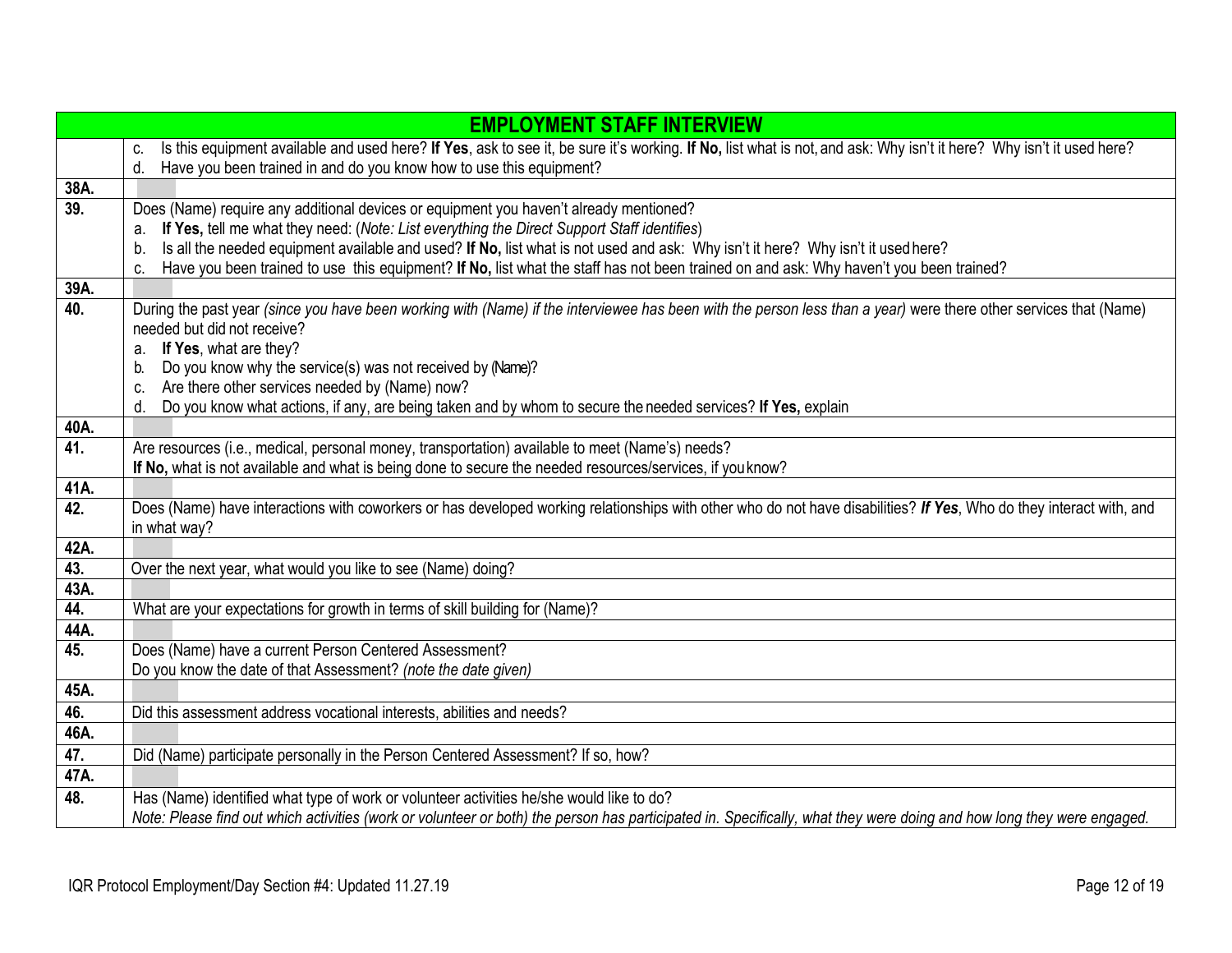|      | <b>EMPLOYMENT STAFF INTERVIEW</b>                                                                                                                        |  |  |  |
|------|----------------------------------------------------------------------------------------------------------------------------------------------------------|--|--|--|
| 48A. |                                                                                                                                                          |  |  |  |
| 49.  | Has (Name) been offered the opportunity to participate in work or job exploration activities including volunteer work and/or trial work opportunities?   |  |  |  |
|      | If yes, a. What are the opportunities, and what has been done?                                                                                           |  |  |  |
|      | b. Are these new experiences clearly documented in the ISP Work, Education and/or Volunteer History section?                                             |  |  |  |
|      | If no, Is (Name) trying new discovery experiences in the community to determine interests, abilities, skills and needs?                                  |  |  |  |
|      | If No, Why not?                                                                                                                                          |  |  |  |
| 49A. |                                                                                                                                                          |  |  |  |
| 50.  | Is (Name) engaged in the Informed Choice Project?                                                                                                        |  |  |  |
| 50A. |                                                                                                                                                          |  |  |  |
| 51.  | Has (Name) received information regarding the range of employment options available to him/her?                                                          |  |  |  |
|      | If Yes, when and what was shared?                                                                                                                        |  |  |  |
| 51A. |                                                                                                                                                          |  |  |  |
| 52.  | If there are barriers to employment, has the Team addressed how to overcome those barriers to employment and integrating clinical information, assistive |  |  |  |
|      | technology and therapy supports as necessary for the (Name) to be successful in employment?                                                              |  |  |  |
| 52A. |                                                                                                                                                          |  |  |  |
| 53.  | As an employment coach, have you advocated on behalf of (Name's) desires for employment?                                                                 |  |  |  |
| 53A. |                                                                                                                                                          |  |  |  |
|      | Add your additional questions here add as many questions/rows as are needed.                                                                             |  |  |  |
|      |                                                                                                                                                          |  |  |  |
|      | Add your additional questions here add as many questions/rows as are needed.                                                                             |  |  |  |
|      |                                                                                                                                                          |  |  |  |

**Review the Medication Administration Record (MAR) and complete the following chart. Medication information is to come directly off the container label when possible, and be compared to MAR to be sure they match. Also check the medication administration record to be sure medications have been given as instructed. Be sure to ask if the provider has an electronic and paper MAR. If both are maintained, compare to assure consistency. Also note how medication is stored (e.g., locked, dry and safe environment). Note if there are pain management strategies in place and being implemented correctly for this person, if applicable.** 

**Note: IF you find issues with the MAR while you are in the home and/or the day program, take a picture of the respective MARs and add it to the "additional documents" file.**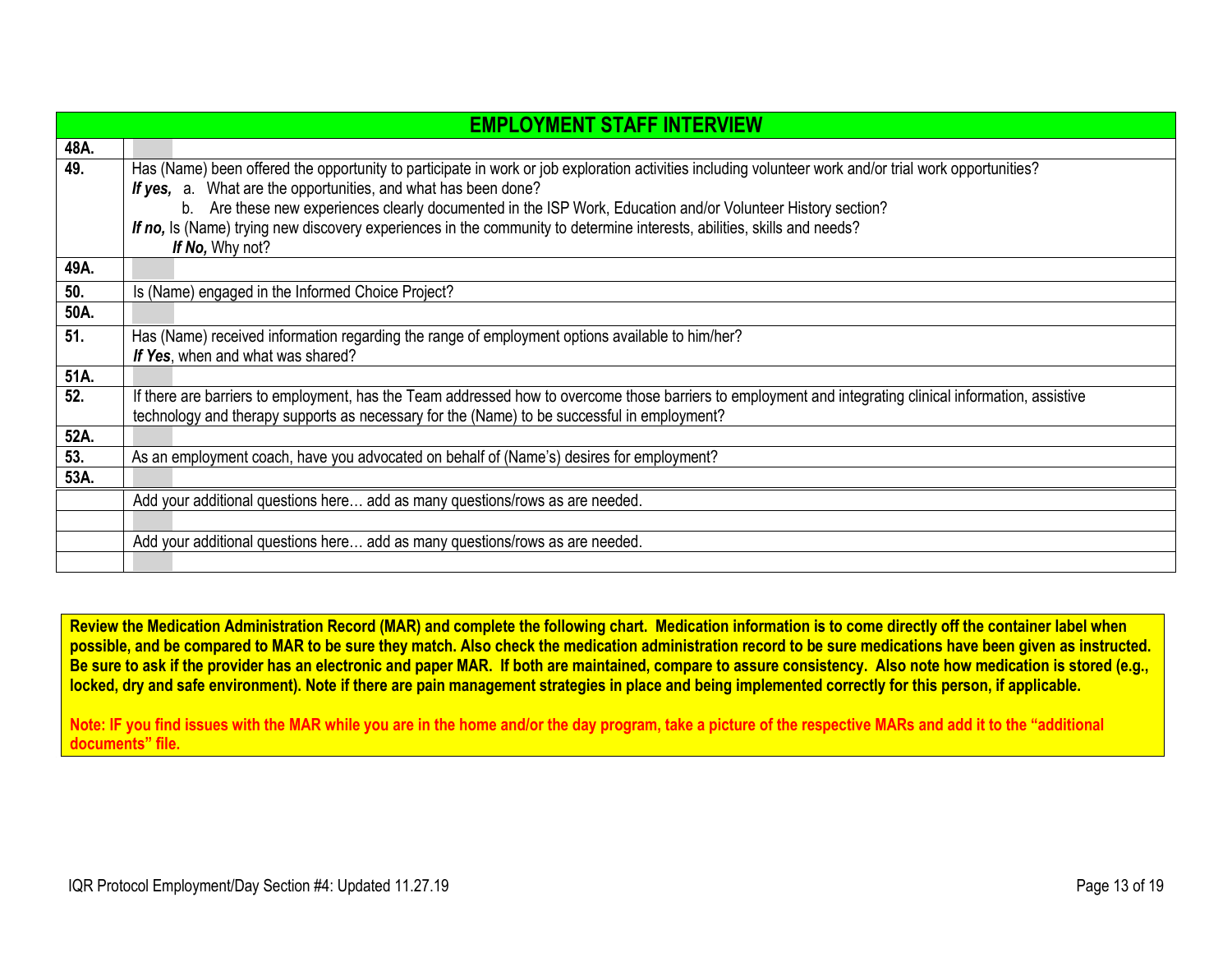<span id="page-13-0"></span>

| <b>MEDICATION TABLE</b>    |                                     |                                                        |  |                        |                                           |
|----------------------------|-------------------------------------|--------------------------------------------------------|--|------------------------|-------------------------------------------|
| <b>Matches</b><br>the MAR? | <b>Matches the</b><br>Dr.'s Orders? | Name and Strength of Medication   Dosage and Frequency |  | <b>Target Symptoms</b> | <b>Discrepancies &amp; Justifications</b> |
| (Y/N)                      | (Y/N)                               |                                                        |  |                        |                                           |
|                            |                                     |                                                        |  |                        |                                           |
|                            |                                     |                                                        |  |                        |                                           |
|                            |                                     |                                                        |  |                        |                                           |
|                            |                                     |                                                        |  |                        |                                           |
|                            |                                     |                                                        |  |                        |                                           |
|                            |                                     |                                                        |  |                        |                                           |
|                            |                                     |                                                        |  |                        |                                           |
|                            |                                     |                                                        |  |                        |                                           |
|                            |                                     |                                                        |  |                        |                                           |
|                            |                                     |                                                        |  |                        |                                           |
|                            |                                     |                                                        |  |                        |                                           |
|                            |                                     |                                                        |  |                        |                                           |
|                            |                                     |                                                        |  |                        |                                           |
|                            |                                     |                                                        |  |                        |                                           |
|                            |                                     |                                                        |  |                        |                                           |
|                            |                                     |                                                        |  |                        |                                           |

<span id="page-13-1"></span>

| PERSONAL OBSERVATIONS, NOTES AND JUSTIFICATIONS                                    |                             |  |
|------------------------------------------------------------------------------------|-----------------------------|--|
| If you are unable to visit or observe the Employment/Day site, indicate why        |                             |  |
| <b>Location of Observation:</b>                                                    |                             |  |
| Question                                                                           | <b>Notes/Justifications</b> |  |
| Note whether or not the person shows any signs of abnormal involuntary movement    |                             |  |
| such as hand tremors, unusual tics or twitches, tongue thrusts or twitching.       |                             |  |
| Note any behavior targeted by the PBSP and how staff reacts to it. Is the response |                             |  |
| in accordance with the plan?                                                       |                             |  |
| Note interaction between the staff members present and the person being reviewed.  |                             |  |
| Does the staff member utilize (Name)'s preferred means of communication? Does      |                             |  |
| the staff member make requests or give directives?                                 |                             |  |
| Observe whether or not (Name) is given the opportunity to make a choice, such as   |                             |  |
| between available snacks, TV programs, activities.                                 |                             |  |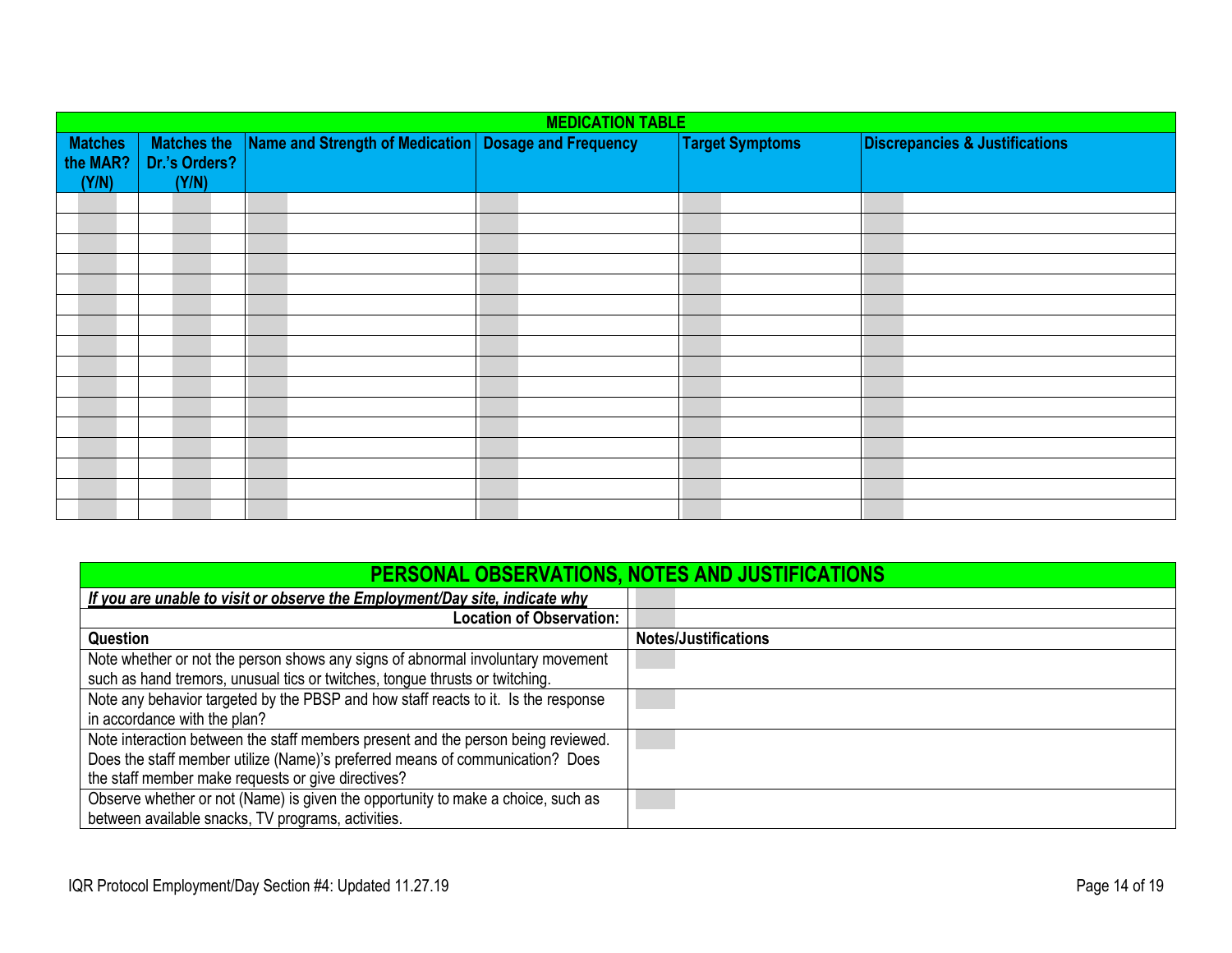| <b>PERSONAL OBSERVATIONS, NOTES AND JUSTIFICATIONS</b>                              |  |  |
|-------------------------------------------------------------------------------------|--|--|
| Note whether or not the person has access to all needed equipment, and is using     |  |  |
| equipment as appropriate. Check for eyeglasses, hearing aids, dentures, and any all |  |  |
| adaptive or augmentative devices/equipment.                                         |  |  |
| Ask to see equipment noted in the equipment table. Is the equipment accessible and  |  |  |
| being used according to the plan? Ask the staff to show you how it is used. Observe |  |  |
| the person and the staff using it.                                                  |  |  |

<span id="page-14-0"></span>

| <b>ENVIRONMENTAL OBSERVATIONS, NOTES AND JUSTIFICATIONS</b>        |                                 |                                                                 |  |
|--------------------------------------------------------------------|---------------------------------|-----------------------------------------------------------------|--|
| <b>Question</b>                                                    | <b>Answer</b>                   | Notes/Justifications Note: "NO" response require detailed notes |  |
|                                                                    | <b>Location of Observation:</b> |                                                                 |  |
| As you arrive, take note of the surroundings. Is the landscaping   | <b>Choose</b>                   |                                                                 |  |
| well kept, does the center site appear to be integrated, safe, and |                                 |                                                                 |  |
| accessible to community resources?                                 |                                 |                                                                 |  |
| Describe the overall level of cleanliness and note any specific    | <b>Choose</b>                   |                                                                 |  |
| environmental issues. Are hazardous materials stored               |                                 |                                                                 |  |
| appropriately, if applicable?                                      |                                 |                                                                 |  |
| Are medications appropriately secured? Note if they are locked or  | <b>Choose</b>                   |                                                                 |  |
| stored so others do not have easy access to them. (Note: Only      |                                 |                                                                 |  |
| review how medications are stored if this person is taking         |                                 |                                                                 |  |
| medications on-site.)                                              |                                 |                                                                 |  |
| If this is the day habilitation location, ask the staff to see     | <b>Choose</b>                   |                                                                 |  |
| his/her copy of the ISP and the CARMP. Are they available and      |                                 |                                                                 |  |
| accurate (correct version)?                                        |                                 |                                                                 |  |
| If this is a day habilitation location, ask to see any incident    | <b>Choose</b>                   |                                                                 |  |
| reports that are stored on the premises in order to compare with   |                                 |                                                                 |  |
| information gathered earlier. Were IRs available and/or provided?  |                                 |                                                                 |  |
| Note how much prompting an individual needs versus things that     | <b>Choose</b>                   |                                                                 |  |
| individuals are doing for themselves. Is the staff member          |                                 |                                                                 |  |
| encouraging independence?                                          |                                 |                                                                 |  |
| You must observe mealtime or a snack? Was the CARMP                | <b>Choose</b>                   |                                                                 |  |
| followed accurately?                                               |                                 |                                                                 |  |
| Is there appropriate food and drink available based on the         | <b>Choose</b>                   |                                                                 |  |
| person's needs?                                                    |                                 |                                                                 |  |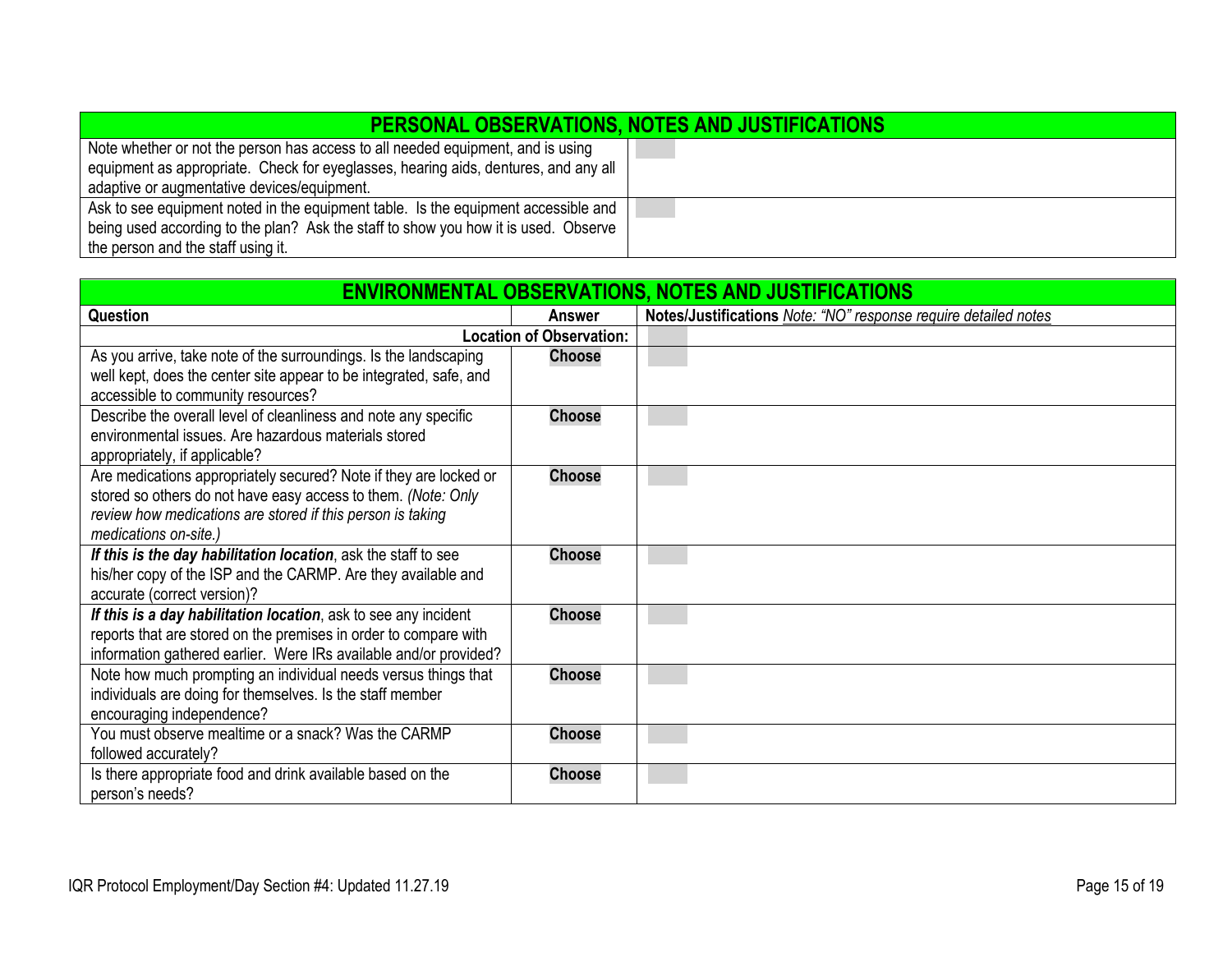| <b>ENVIRONMENTAL OBSERVATIONS, NOTES AND JUSTIFICATIONS</b>        |               |  |  |
|--------------------------------------------------------------------|---------------|--|--|
| Note: Answer this question based on your observations of what      |               |  |  |
| the person is eating or drinking.                                  |               |  |  |
| Is there room for small groups and individual activities?          | Choose        |  |  |
| Were there signs of restrictions or restraints?                    | <b>Choose</b> |  |  |
| Note: If Yes, provide detailed notes.                              |               |  |  |
| Is the Direst Support Staff treating (Name) in a respectful manner | <b>Choose</b> |  |  |
| during your observation?                                           |               |  |  |
| Were the person's rights respected?                                | Choose        |  |  |

## **EMPLOYMENT/DAY SERVICES SCORING**

## <span id="page-15-0"></span>**Ratings Guide:**

A rating of "0" = No Compliance (No)

A rating of "1" = Needs Improvement; few of the indicators are met, many are inconsistently met

A rating of "2" = Many Indicators Met, but not all

A rating of "3" = Full Compliance (Yes)

A rating of "NA" = Not Applicable, and represents an item that does not apply to the individual being reviewed

In some cases, the Reviewer will simply not have enough information to make an informed decision to appropriately score some questions. The option of "CND" (Can Not Determine) is available as a response in these instances. However, "CND" and "N/A" can only be selected when it is among the choices provided as answers.

<span id="page-15-1"></span>**You must provide an answer for every question**

*For each question your possible responses are limited to the optional responses listed. For instance, if a question does not list NA as a possible response, you may not use it.* Reviewers: In your justifications use a (+) to indicate examples of compliance; Use a (-) to indicate examples of non-compliance.

**31.** Does the direct services staff "know" the person? *Note: We expect the staff to thoroughly describe this person's preferences, needs and circumstances, including information describing the individual's method/style of communication; personality, likes, dislikes; the individual's general routine; important people, activities, things in the individual's life; significant events that occurred or are occurring which have an impact on the individual and what s/he is doing or plans to do. Also look for description of strengths, positive attributes, things to build on, such as: communication method; work ethic; skills s/he possess; willingness to try things;*  willingness to participate in activities; etc. Cannot be a "3" if the staff gives only a clinical diagnosis and **NO** personal information or vice versa. **Choose Justification:**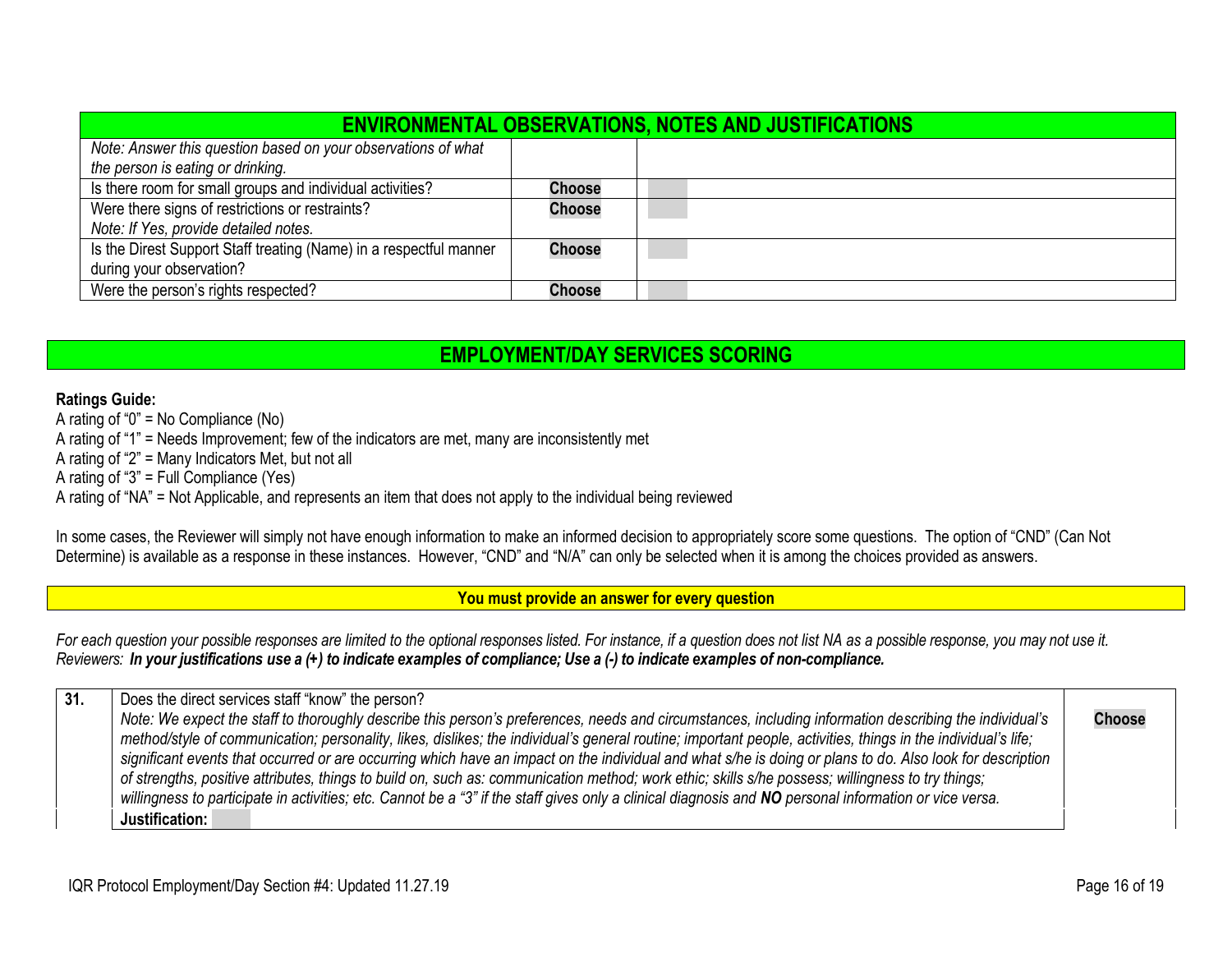<span id="page-16-3"></span><span id="page-16-2"></span><span id="page-16-1"></span><span id="page-16-0"></span>

|     | <b>Case Judge Comments:</b>                                                                                                                                                                                                                                                                                                                                                                                                                                                                                                                                                                                                                                                                                                                                                                                                                                                                                                                                                                                                                                                                                                                                                                                                                                                                                                                                                                                                                                                                                                                                                                                                           |               |
|-----|---------------------------------------------------------------------------------------------------------------------------------------------------------------------------------------------------------------------------------------------------------------------------------------------------------------------------------------------------------------------------------------------------------------------------------------------------------------------------------------------------------------------------------------------------------------------------------------------------------------------------------------------------------------------------------------------------------------------------------------------------------------------------------------------------------------------------------------------------------------------------------------------------------------------------------------------------------------------------------------------------------------------------------------------------------------------------------------------------------------------------------------------------------------------------------------------------------------------------------------------------------------------------------------------------------------------------------------------------------------------------------------------------------------------------------------------------------------------------------------------------------------------------------------------------------------------------------------------------------------------------------------|---------------|
| 32. | Does the direct service staff have input into the person's ISP?<br>Note: We will look to see if the direct service staff have had input at the ISP, or if it is documented that they provided input directly to the CM in<br>advance of the ISP Meeting. Is there evidence that they provide input through their Supervisor/Coordinator/Manager/Lead and is there proof that this<br>information is shared at the meeting. Verify staff attendance with the signature page of the ISP. Cannot be a "3" if there is NO method, either<br>documented or described verbally, for Direct Support Staff to provide input to the ISP.<br>Justification:<br><b>Case Judge Comments:</b>                                                                                                                                                                                                                                                                                                                                                                                                                                                                                                                                                                                                                                                                                                                                                                                                                                                                                                                                                      | <b>Choose</b> |
| 33. | Did the direct service staff receive training on implementing this person's ISP?                                                                                                                                                                                                                                                                                                                                                                                                                                                                                                                                                                                                                                                                                                                                                                                                                                                                                                                                                                                                                                                                                                                                                                                                                                                                                                                                                                                                                                                                                                                                                      |               |
|     | Note: We look to see if the direct service staff are implementing this person's ISP in line with expectations as outlined in the ISP<br>and/or other directions (e.g., from therapists or other specialists.) Cannot be a "3" if the Direct Support Staff stated they received<br>training, but observation and verbal description evidenced they did not know the person's ISP, BSP, Mealtime Plan, outcomes/<br>action plans, or other plans that are to be implemented.<br>Justification:<br><b>Case Judge Comments:</b>                                                                                                                                                                                                                                                                                                                                                                                                                                                                                                                                                                                                                                                                                                                                                                                                                                                                                                                                                                                                                                                                                                           | <b>Choose</b> |
| 34. | Was the direct service staff able to describe this person's health-related needs?                                                                                                                                                                                                                                                                                                                                                                                                                                                                                                                                                                                                                                                                                                                                                                                                                                                                                                                                                                                                                                                                                                                                                                                                                                                                                                                                                                                                                                                                                                                                                     |               |
|     | Note: The direct service staff identifies the important health related needs, needs that if not known and addressed can present a risk to the health and<br>stability of the individual. We are looking for clinical diagnoses, such as seizure disorder, high blood pressure, diabetes; symptoms the person has<br>recently displayed and what is being done to address them, such as - recently has been having trouble standing up from sitting in a chair, has an<br>appointment with PCP, will go to the doctor next week. Also note past illnesses that may affect the person now; such as was hospitalized for<br>pneumonia last winter so extra precautions are taken during the winter such as not going out when it is really cold, and if s/he gets a cough s/he goes<br>to the doctor right away. If this person has health care directives and/or end of life instructions are they known and available? Cannot be a "3" if the<br>Direct Support Staff did not note: risk of aspiration and Comprehensive Aspiration Risk Management Plan or CARMP; the person has seizures and<br>documentation evidenced the person has an active seizure disorder with a seizure plan and a seizure crisis plan; the person has diabetes and<br>documentation evidenced s/he is to have regular blood glucose monitoring and/or a special diet; or other conditions that the person receives<br>medication for, is to be on a special diet because of, has a medical crisis plan for, or documentation indicated the condition affects the person's daily<br>life on regular basis.<br>Justification:<br><b>Case Judge Comments:</b> | <b>Choose</b> |
| 35. | Was the direct service staff able to describe his/her responsibilities in providing daily care/supports to the person?                                                                                                                                                                                                                                                                                                                                                                                                                                                                                                                                                                                                                                                                                                                                                                                                                                                                                                                                                                                                                                                                                                                                                                                                                                                                                                                                                                                                                                                                                                                |               |
|     | Note: Cannot be a "3" if the Direct Support staff could not describe the assistance they provide the person with ADLs and personal care, could not<br>describe what outcomes/action plans s/he is responsible for or give some indication s/he knows them and implements them, such as how often<br>the action plan is done and when and how data is collected.<br>Note: If "35a" or 35b" are either "0", "1", or "2", this cannot be a "3".<br>Justification:                                                                                                                                                                                                                                                                                                                                                                                                                                                                                                                                                                                                                                                                                                                                                                                                                                                                                                                                                                                                                                                                                                                                                                        | <b>Choose</b> |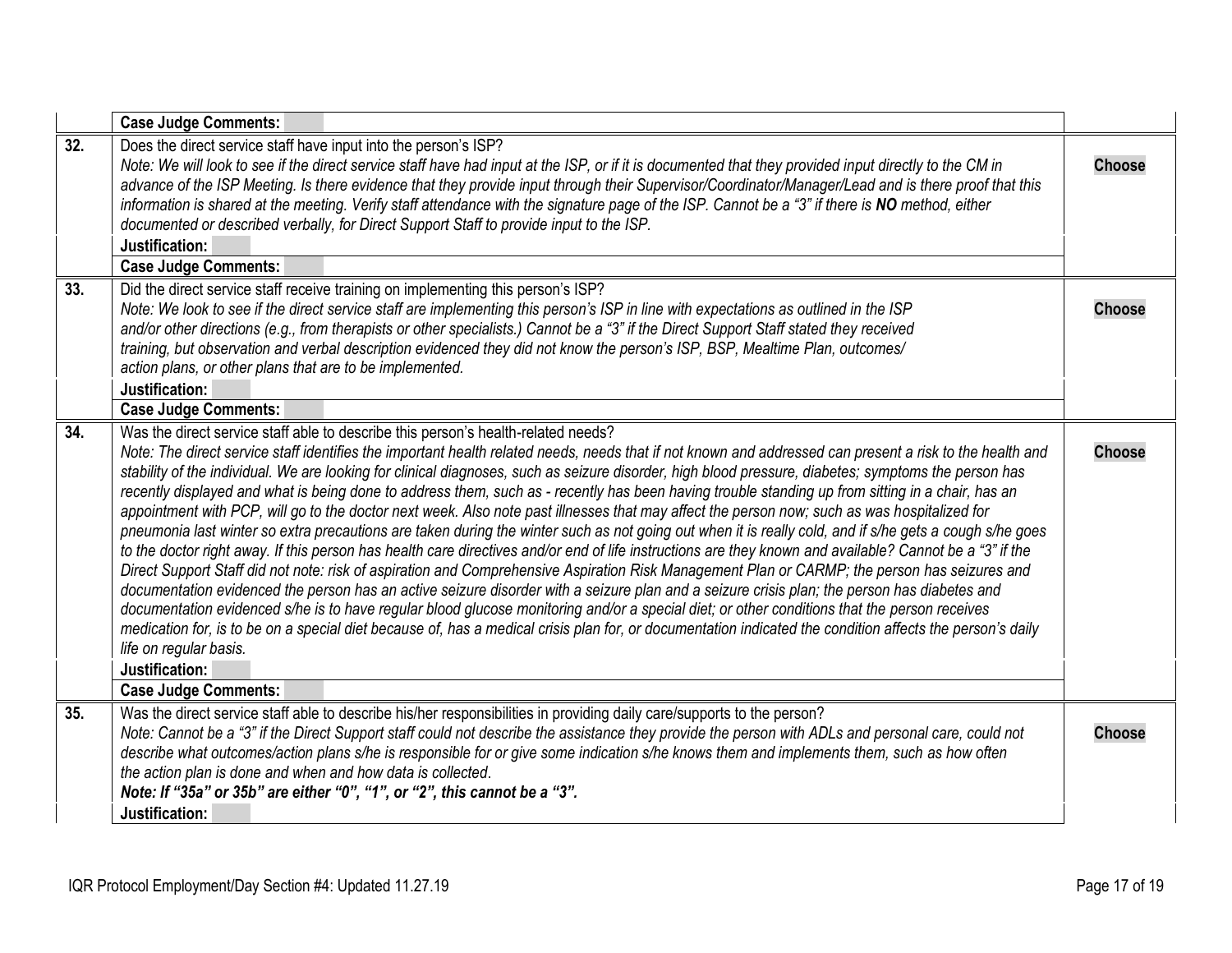<span id="page-17-3"></span><span id="page-17-2"></span><span id="page-17-0"></span>

|      | <b>Case Judge Comments:</b>                                                                                                                                                                                                                                                                                                                                                                                                                                                                                                                                                                                                                                                                                                                                                                                                                                                            |               |
|------|----------------------------------------------------------------------------------------------------------------------------------------------------------------------------------------------------------------------------------------------------------------------------------------------------------------------------------------------------------------------------------------------------------------------------------------------------------------------------------------------------------------------------------------------------------------------------------------------------------------------------------------------------------------------------------------------------------------------------------------------------------------------------------------------------------------------------------------------------------------------------------------|---------------|
| 35a. | Was the direct service staff able to provide specific information regarding the person's daily activities?<br>Note: Cannot be a "3" if the Direct Support staff could not describe the assistance they provide the person with ADLs and personal care.<br>Justification:                                                                                                                                                                                                                                                                                                                                                                                                                                                                                                                                                                                                               | <b>Choose</b> |
|      | <b>Case Judge Comments:</b>                                                                                                                                                                                                                                                                                                                                                                                                                                                                                                                                                                                                                                                                                                                                                                                                                                                            |               |
| 35b. | Can the direct service staff describe his/her responsibilities in implementing this person's ISP, including outcomes, action plans, and WDSIs?<br>Note: Cannot be a "3" if the Direct Support staff could not describe what outcomes/action plans s/he is responsible for or give some indication<br>s/he knows them and implements them, such as how often the action plan is done and when and how data is collected.                                                                                                                                                                                                                                                                                                                                                                                                                                                                | <b>Choose</b> |
|      | Justification:                                                                                                                                                                                                                                                                                                                                                                                                                                                                                                                                                                                                                                                                                                                                                                                                                                                                         |               |
|      | <b>Case Judge Comments:</b>                                                                                                                                                                                                                                                                                                                                                                                                                                                                                                                                                                                                                                                                                                                                                                                                                                                            |               |
| 36.  | Did the direct service staff have training on how and to whom to report abuse, neglect and exploitation?<br>Note: The interview must reflect the answers DOH or DHI. Human Services is NOT acceptable. Direct service staff could also show a card with the<br>number, the poster, or another format with the number on it, and they indicate that is the number to call. Cannot be a "3" if the Direct Support Staff did<br>not indicate reports are made to DOH/DHI.                                                                                                                                                                                                                                                                                                                                                                                                                 | <b>Choose</b> |
|      | Justification:                                                                                                                                                                                                                                                                                                                                                                                                                                                                                                                                                                                                                                                                                                                                                                                                                                                                         |               |
|      | <b>Case Judge Comments:</b>                                                                                                                                                                                                                                                                                                                                                                                                                                                                                                                                                                                                                                                                                                                                                                                                                                                            |               |
| 37.  | Does the direct service staff have an appropriate expectation of growth for this person?                                                                                                                                                                                                                                                                                                                                                                                                                                                                                                                                                                                                                                                                                                                                                                                               |               |
|      | Note: The direct support staff should articulate this person's abilities, potential and natural next steps. There should be an expectation of growth and<br>the team should be acting on that expectation. End of life plans may also be a factor. Are looking for things such as the person working at a community<br>integrated job, living in a more independent setting, taking a trip, going for further formal education, learning a particular new skill or activity. Cannot be<br>a "3" if the Direct Support Staff stated that they would like the person to be healthy, happy, and/or safe; or to just keep coming to the program, with NO<br>specific indication of why and what the person would do there. If the person has significant health issues (i.e. on hospice), appropriate expectation<br>could be to maintain current status, be happy, etc.<br>Justification: | <b>Choose</b> |
|      | <b>Case Judge Comments:</b>                                                                                                                                                                                                                                                                                                                                                                                                                                                                                                                                                                                                                                                                                                                                                                                                                                                            |               |
| 38.  | Does the person's day/work environment generally clean, free of safety hazards and conducive to the work/activity intended?<br>Note: See Observation Table.<br>Justification:                                                                                                                                                                                                                                                                                                                                                                                                                                                                                                                                                                                                                                                                                                          | <b>Choose</b> |
|      | <b>Case Judge Comments:</b>                                                                                                                                                                                                                                                                                                                                                                                                                                                                                                                                                                                                                                                                                                                                                                                                                                                            |               |

<span id="page-17-4"></span><span id="page-17-1"></span>

| # | Question                                                                                                                                | Score  |
|---|-----------------------------------------------------------------------------------------------------------------------------------------|--------|
|   | NOTE: The Scores in the right column will populate based on the answers you select above. If they are not visible, try a Print Preview. |        |
|   | Does the direct services staff "know" the person?                                                                                       | Choose |
|   | Does the direct service staff have input into the person's ISP?                                                                         | Choose |